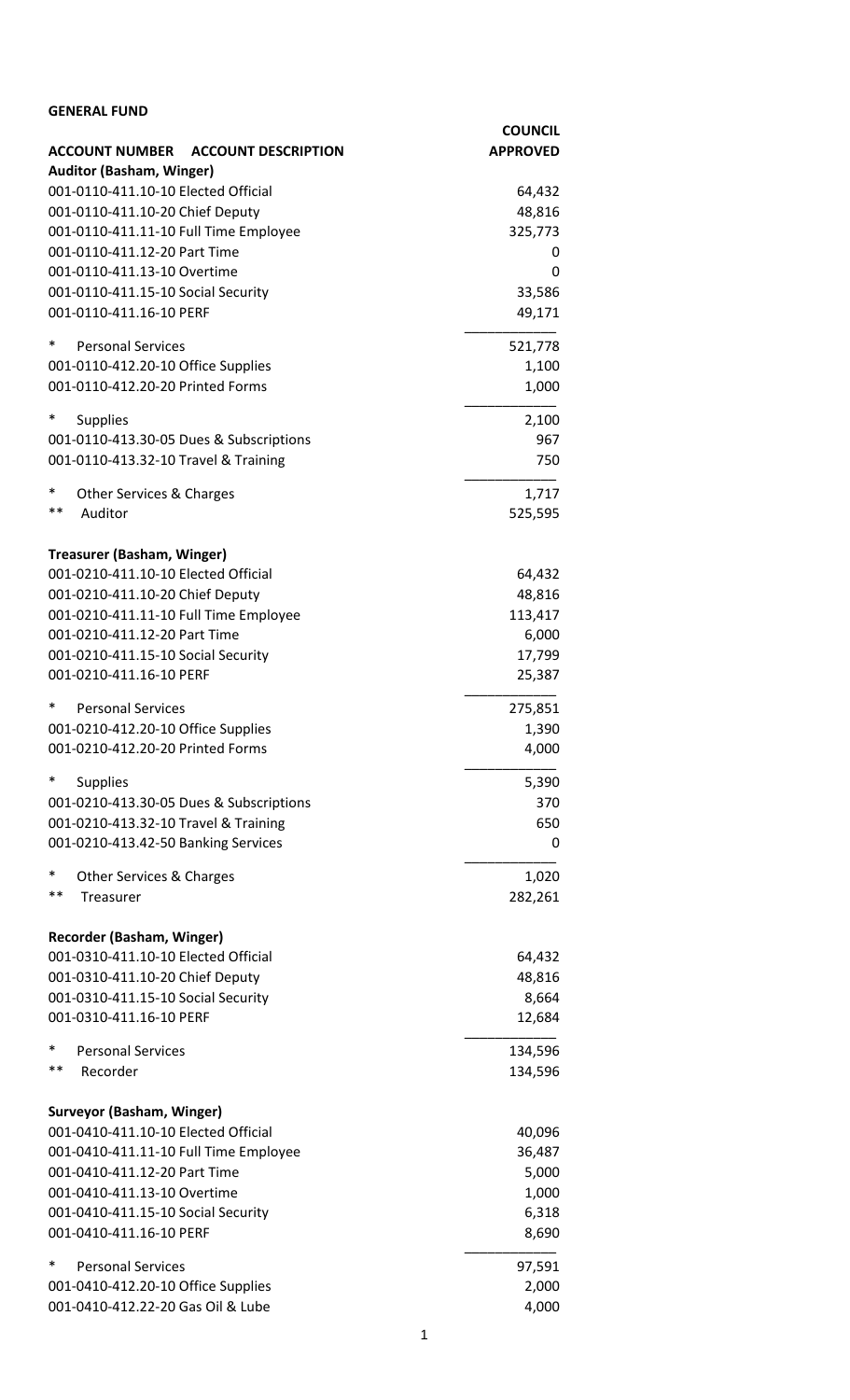| <b>GENERAL FUND</b>                                              |                                   |
|------------------------------------------------------------------|-----------------------------------|
| <b>ACCOUNT NUMBER</b><br><b>ACCOUNT DESCRIPTION</b>              | <b>COUNCIL</b><br><b>APPROVED</b> |
|                                                                  | 3,500                             |
|                                                                  | 1,000                             |
| $\ast$<br><b>Supplies</b>                                        | 10,500                            |
| 001-0410-413.30-05 Dues & Subscriptions                          | 650                               |
| 001-0410-413.30-30 Blueprinting/Photo                            | 400                               |
| 001-0410-413.32-10 Travel & Training                             | 1,500                             |
| 001-0410-413.36-10 Maintenance & Repair                          | 3,500                             |
|                                                                  | 500                               |
| $\ast$<br>Other Services & Charges                               | 6,550                             |
| Surveyor/Drainage Board (Basham, Winger)                         |                                   |
| 001-0430-411.11-10 Full Time Employee                            | 26,368                            |
| 001-0430-411.13-10 Overtime                                      | 2,500                             |
| 001-0430-411.15-10 Social Security<br>001-0430-411.16-10 PERF    | 2,209                             |
|                                                                  | 3,234                             |
| $\ast$<br><b>Personal Services</b>                               | 34,311                            |
| 001-0430-412.20-10 Office Supplies                               | 1,500                             |
| 001-0430-412.22-20 Gas Oil & Lube                                | 4,000                             |
| ∗<br><b>Supplies</b>                                             | 5,500                             |
| 001-0430-413.30-25 Advertising                                   | 1,000                             |
| 001-0430-413.32-10 Travel & Training                             | 1,800                             |
| 001-0430-413.36-10 Maintenance & Repair                          | 2,000                             |
| 001-0430-413.36-10 Maintenance & Repair                          | 1,000                             |
| 001-0430-413.43-20 Legal Services                                | 8,000                             |
| 001-0430-413.50-60 Engineering Services                          | 4,000                             |
| $\ast$<br>Other Services & Charges                               | 17,800                            |
| **<br>Surveyor                                                   | 172,252                           |
| <b>Assessor (Basham, Winger)</b>                                 |                                   |
| 001-0510-411.10-10 Elected Official                              | 64,432                            |
| 001-0510-411.10-20 Chief Deputy                                  | 48,816                            |
| 001-0510-411.11-10 Full Time Employee                            | 530,541                           |
| 001-0510-411.12-10 Part Time - Regular                           | 28,038                            |
| 001-0510-411.12-20 Part Time                                     | 15,000                            |
| 001-0510-411.13-10 Overtime                                      | 0                                 |
| 001-0510-411.14-10 Additional Pay                                | 10,000                            |
| 001-0510-411.15-10 Social Security                               | 53,308                            |
| 001-0510-411.16-10 PERF                                          | 73,225                            |
| *<br><b>Personal Services</b>                                    | 823,360                           |
| 001-0510-412.20-10 Office Supplies                               | 4,800                             |
| 001-0510-412.20-20 Printed Forms                                 | 1,875                             |
| 001-0510-412.20-30                                               | 750                               |
| 001-0510-412.20-40                                               | 2,200                             |
| ∗<br><b>Supplies</b>                                             | 9,625                             |
| 001-0510-413.30-05 Dues & Subscriptions                          | 4,050                             |
| 001-0510-413.30-20 Postage                                       | 2,500                             |
| 001-0510-413.30-60 Software                                      | 5,300                             |
| 001-0510-413.32-10 Travel & Training                             | 7,900                             |
| 001-0510-413.32-10 Travel & Training                             | 1,800                             |
| 001-0510-413.37-35 Internet Access<br>001-0510-413.38-40 Vehicle | 0                                 |
| 001-0510-413.40-05 Maintenance                                   | 0<br>0                            |
| 001-0510-413.40-10 Gasoline & Oil                                | 0                                 |
|                                                                  |                                   |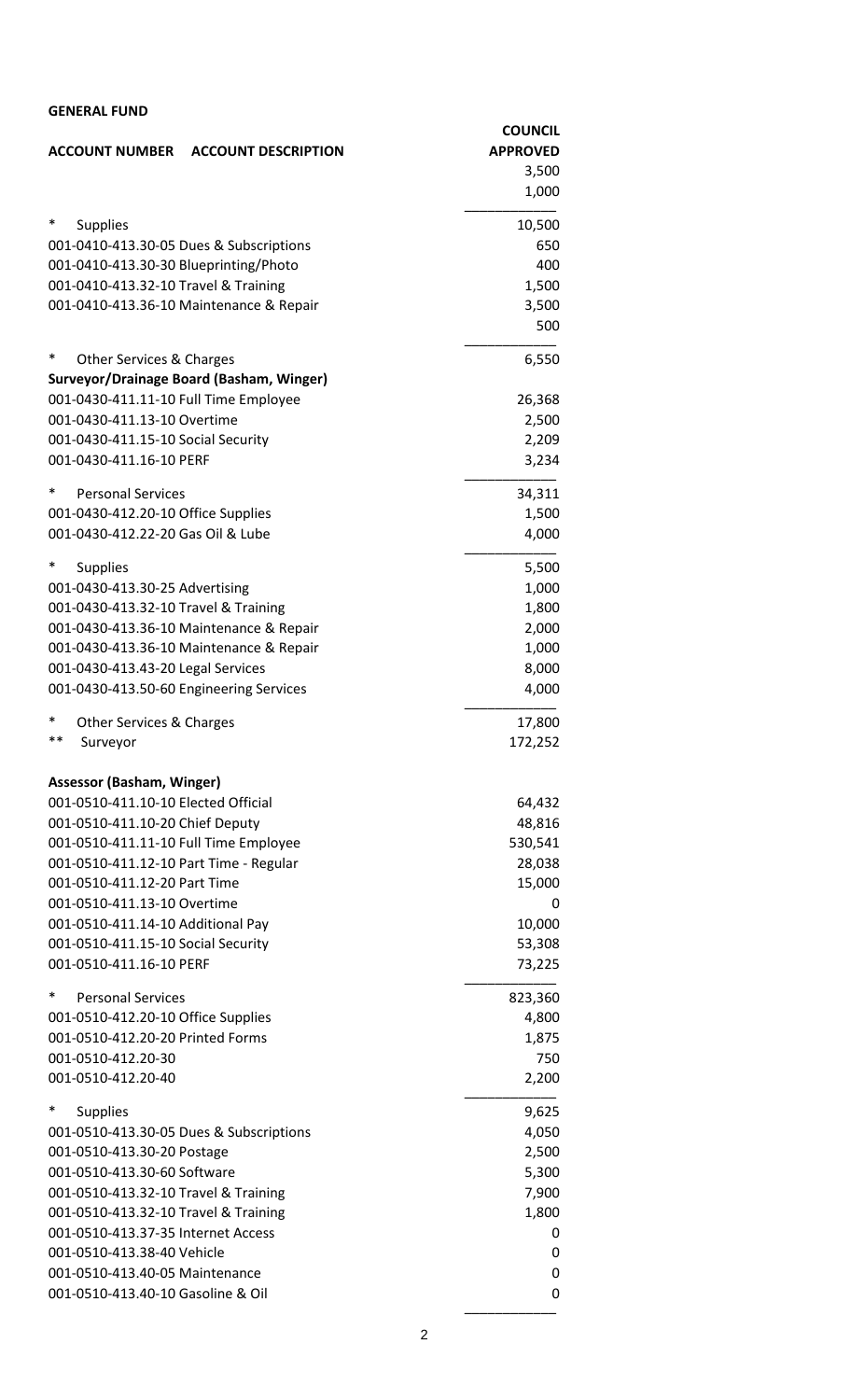| <b>GENERAL FUND</b>                                                            |                   |
|--------------------------------------------------------------------------------|-------------------|
|                                                                                | <b>COUNCIL</b>    |
| <b>ACCOUNT NUMBER</b><br><b>ACCOUNT DESCRIPTION</b>                            | <b>APPROVED</b>   |
| *<br>Other Services & Charges                                                  | 21,550            |
| **<br><b>County Assessor</b>                                                   | 854,535           |
| Council - moved to COIT 2014, from COIT to GF 2015                             |                   |
| 001-1010-411.10-10 Elected Official                                            | 0                 |
| 001-1010-411.15-10 Social Security                                             | 0                 |
| $\ast$<br><b>Personal Services</b>                                             | 0                 |
| 001-1010-413.30-05 Dues & Subscriptions                                        | 0                 |
| 001-1010-413.32-10 Travel & Training                                           | $\Omega$          |
| $\ast$<br>Other Services & Charges                                             | 0                 |
| **<br><b>County Council</b>                                                    | 0                 |
| <b>Commissioners (Kemper, Underwood)</b>                                       |                   |
| 001-1110-411.10-10 Elected Official                                            | 172,359           |
| 001-1110-411.10-30 Appointed Official                                          | 57,133            |
| 001-1110-411.11-10 Full Time Employee                                          | 68,860            |
| 001-1110-411.15-10 Social Security                                             | 22,824            |
| 001-1110-411.16-10 PERF                                                        | 33,416            |
| $\ast$<br><b>Personal Services</b>                                             | 354,592           |
| 001-1110-412.20-10 Office Supplies                                             | 1,700             |
| 001-1110-412.20-20 Printed Forms                                               | 1,500             |
| 001-1110-412.25-65 Duplicating/Archive                                         | 25,000            |
| ∗<br><b>Supplies</b>                                                           | 28,200            |
| 001-1110-413.30-05 Dues & Subscriptions                                        | 10,500            |
| 001-1110-413.30-20 Postage                                                     | 300,000           |
| 001-1110-413.30-25 Advertising                                                 | 12,000            |
| 001-1110-413.38-20 Liability                                                   | 0                 |
| 001-1110-413.38-30 Property                                                    | 0                 |
| 001-1110-413.38-40 Vehicle                                                     | 0                 |
| 001-1110-413.38-50 Self Insurance                                              | 0                 |
| 001-1110-413.38-60 Volunteer<br>001-1110-413.42-10 Other Professional Servic   | 0                 |
| 001-1110-413.42-11 Legal Professional Serv                                     | 57,000<br>165,000 |
| 001-1110-413.42-30 Institutional Care                                          | 6,000             |
| 001-1110-413.42-40 Bonds                                                       | 4,450             |
| 001-1110-413.46-70 Change of Venue                                             | 500               |
| 001-1110-413.58-10 4-H Fair Premiums                                           | 5,000             |
| 001-1110-413.58-30 Historical Association                                      | 5,000             |
| <b>YWCA Domestic Violence</b>                                                  | 22,000            |
| 001-1110-413.58-40 Animal Sheltering                                           | 60,000            |
| 001-1110-413.59-10 Mental Health                                               | 1,019,266         |
| 001-1110-413.59-20 Mental Retardation                                          | 696,152           |
| 001-1110-413.59-30 Community Health Clinic                                     | 116,258           |
|                                                                                |                   |
| $\ast$<br>Other Services & Charges<br>001-1110-414.62-90 Miscellaneous         | 2,479,126         |
|                                                                                | 0                 |
| $\ast$<br>Capital Outlay                                                       | 0                 |
| 001-1120-411.10-30 Appointed Official                                          | 0                 |
| 001-1120-411.11-10 Full Time Employee                                          | 0                 |
| 001-1120-411.15-10 Social Security                                             | 0                 |
| 001-1120-411.16-10 PERF                                                        | 0                 |
| *<br><b>Personal Services</b>                                                  | 0                 |
| 001-1130-411.10-30 Appointed Official<br>001-1130-411.11-10 Full Time Employee | 0<br>0            |
|                                                                                |                   |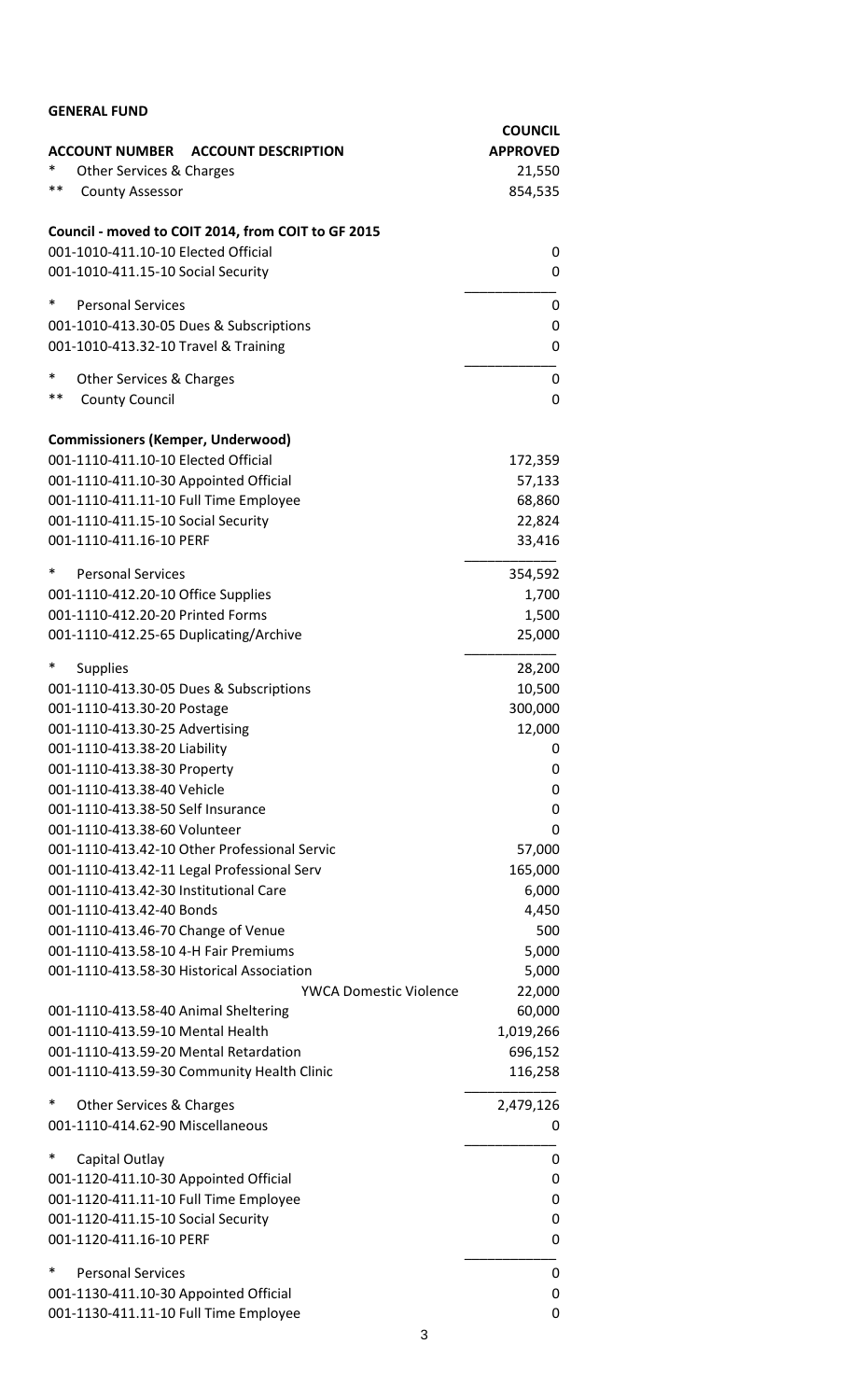| <b>GENERAL FUND</b>                                                                                                  |                                   |
|----------------------------------------------------------------------------------------------------------------------|-----------------------------------|
|                                                                                                                      | <b>COUNCIL</b><br><b>APPROVED</b> |
| ACCOUNT NUMBER ACCOUNT DESCRIPTION<br>001-1130-411.13-10 Overtime                                                    | 0                                 |
| 001-1130-411.15-10 Social Security                                                                                   | 0                                 |
| 001-1130-411.16-10 PERF                                                                                              | 0                                 |
| $\ast$<br><b>Personal Services</b>                                                                                   |                                   |
| 001-1140-411.11-10 Full Time Employee                                                                                | 0<br>130,716                      |
| 001-1140-411.12-20 Part Time                                                                                         | 0                                 |
| 001-1140-411.15-10 Social Security                                                                                   | 10,000                            |
| 001-1140-411.16-10 PERF                                                                                              | 14,641                            |
| $\ast$<br><b>Personal Services</b>                                                                                   | 155,357                           |
| 001-1140-413.58-75 Soil & Water Conservation                                                                         | 15,000                            |
| $\ast$                                                                                                               |                                   |
| Other Services & Charges<br>$***$<br><b>County Commissioners</b>                                                     | 15,000<br>3,032,275               |
|                                                                                                                      |                                   |
| MITS -moved to COIT 2013, from COIT to GF 2015                                                                       |                                   |
| 001-1410-411.11-10 Full Time Employee                                                                                | 0                                 |
| 001-1410-411.15-10 Social Security                                                                                   | 0                                 |
| 001-1410-411.16-10 PERF                                                                                              | 0                                 |
| ∗<br><b>Personal Services</b>                                                                                        | 0                                 |
| $***$<br><b>MITS</b>                                                                                                 | 0                                 |
|                                                                                                                      |                                   |
| Board of Election & Registration - moved to COIT 2013, from COIT to GF 2015<br>001-2010-411.10-30 Appointed Official | 0                                 |
| 001-2010-411.12-20 Part Time                                                                                         | 0                                 |
| 001-2010-411.15-10 Social Security                                                                                   | 0                                 |
| 001-2010-411.16-10 PERF                                                                                              | 0                                 |
| $\ast$<br><b>Personal Services</b>                                                                                   | 0                                 |
| 001-2010-413.30-25 Advertising                                                                                       | 0                                 |
| 001-2010-413.53-20 Meals                                                                                             | 0                                 |
| ∗<br><b>Other Services &amp; Charges</b>                                                                             | 0                                 |
| $***$<br><b>Voter Registration</b>                                                                                   | 0                                 |
|                                                                                                                      |                                   |
| Area Plan (Basham, Winger)                                                                                           |                                   |
| 001-2510-411.10-30 Appointed Official                                                                                | 80,423                            |
| 001-2510-411.11-10 Full Time Employee                                                                                | 666,751                           |
| 001-2510-411.12-20 Part Time                                                                                         | 0                                 |
| 001-2510-411.15-10 Social Security<br>001-2510-411.16-10 PERF                                                        | 57,159<br>83,684                  |
|                                                                                                                      |                                   |
| *<br><b>Personal Services</b>                                                                                        | 888,017                           |
| 001-2510-412.20-10 Office Supplies                                                                                   | 4,000                             |
| 001-2510-412.20-45 Computer                                                                                          | 1,000<br>600                      |
| 001-2510-412.25-40 Signage                                                                                           | 2,000                             |
|                                                                                                                      |                                   |
| ∗<br><b>Supplies</b>                                                                                                 | 7,600                             |
| 001-2510-412.25-46 Equipment Repair/Mainten.                                                                         | 1,000                             |
| 001-2510-413.30-05 Dues & Subscriptions<br>001-2510-413.30-25 Advertising                                            | 4,800<br>750                      |
| 001-2510-413.30-30 Blueprinting/Photo                                                                                | 1,000                             |
| 001-2510-413.32-10 Travel & Training                                                                                 | 8,000                             |
| 001-2510-413.35-10 Building Lease                                                                                    | 0                                 |
| 001-2510-413.43-20 Legal Services                                                                                    | 30,000                            |
| ∗<br>Other Services & Charges                                                                                        | 45,550                            |
|                                                                                                                      |                                   |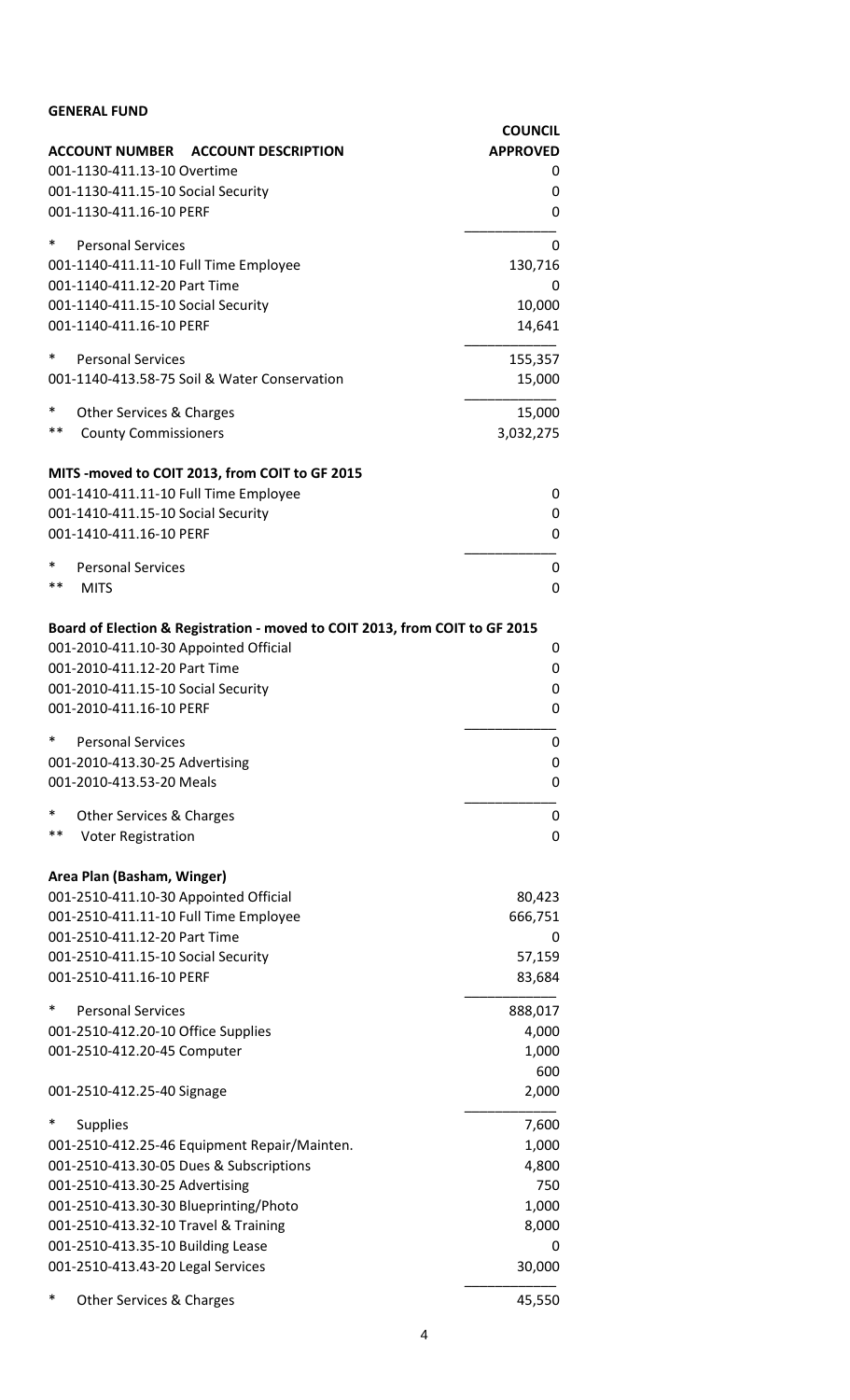| <b>GENERAL FUND</b>                                                                          |                                   |
|----------------------------------------------------------------------------------------------|-----------------------------------|
| <b>ACCOUNT NUMBER</b>                                                                        | <b>COUNCIL</b><br><b>APPROVED</b> |
| <b>ACCOUNT DESCRIPTION</b><br>**<br>Area Plan                                                | 941,167                           |
|                                                                                              |                                   |
| <b>Building Commission (Basham, Winger)</b>                                                  |                                   |
| 001-2610-411.10-30 Appointed Official                                                        | 56,819                            |
| 001-2610-411.11-10 Full Time Employee                                                        | 208,216                           |
| 001-2610-411.15-10 Social Security                                                           | 20,276                            |
| 001-2610-411.16-10 PERF                                                                      | 29,684                            |
| ∗<br><b>Personal Services</b>                                                                | 314,995                           |
| 001-2610-412.20-10 Office Supplies                                                           | 3,000                             |
| $\ast$<br><b>Supplies</b>                                                                    | 3,000                             |
| 001-2610-413.30-05 Dues & Subscriptions                                                      | 1,500                             |
| 001-2610-413.30-10 Mileage Reimbursement                                                     | 22,000                            |
| 001-2610-413.30-30 Blueprinting/Photo                                                        | 500                               |
| 001-2610-413.32-10 Travel & Training                                                         | 1,000                             |
| 001-2610-413.37-30 Cellular Telephone                                                        | 2,000                             |
| ∗<br><b>Other Services &amp; Charges</b>                                                     | 27,000                            |
| $***$<br><b>Building Permits</b>                                                             | 344,995                           |
|                                                                                              |                                   |
| Veteran Services - moved to COIT 2013, from COIT to GF 2015                                  |                                   |
| 001-2810-411.11-10 Full Time Employee                                                        | 0                                 |
| 001-2810-411.15-10 Social Security<br>001-2810-411.16-10 PERF                                | 0<br>0                            |
|                                                                                              |                                   |
| ∗<br><b>Personal Services</b>                                                                | 0                                 |
| $***$<br><b>Veteran Services</b>                                                             | 0                                 |
| Villa (Basham, Underwood)                                                                    |                                   |
| 001-3510-411.10-30 Appointed Official                                                        | 63,078                            |
| 001-3510-411.11-10 Full Time Employee                                                        | 684,220                           |
| 001-3510-411.12-20 Part Time                                                                 | 35,000                            |
| 001-3510-411.13-10 Overtime                                                                  | 8,500                             |
| 001-3510-411.15-10 Social Security                                                           | 60,496                            |
| 001-3510-411.16-10 PERF                                                                      | 84,649                            |
| $\ast$<br><b>Personal Services</b>                                                           | 935,943                           |
| 001-3510-412.20-10 Office Supplies                                                           | 700                               |
| 001-3510-412.20-60 Operating                                                                 | 45,000                            |
| 001-3510-412.25-05 Food                                                                      | 117,500                           |
| 001-3510-412.25-15 Recreation & Crafts<br>001-3510-412.25-20 Farm                            | 600                               |
|                                                                                              | 9,000                             |
| $\ast$<br><b>Supplies</b>                                                                    | 172,800                           |
| 001-3510-413.25-25 Medical                                                                   | 12,000                            |
| 001-3510-413.30-10 Mileage Reimbursement                                                     | 1,800                             |
| 001-3510-413.32-20 Training/Certifications                                                   | 300                               |
| 001-3510-413.35-20 Maintenance & Repair<br>001-3510-413.36-10 Maintenance & Repair           | 8,750<br>13,200                   |
| 001-3510-413.37-10 Electric                                                                  | 41,500                            |
| 001-3510-413.37-20 Telephone                                                                 | 150                               |
| 001-3510-413.37-40 Water & Sewage                                                            | 30,000                            |
| 001-3510-413.37-50 Heating Fuel                                                              | 36,500                            |
| 001-3510-413.40-05 Maintenance                                                               | 0                                 |
| 001-3510-413.40-05 Maintenance                                                               | 0                                 |
| 001-3510-413.42-10 Other Professional Servic<br>001-3510-413.42-10 Other Professional Servic | 13,000<br>2,390                   |
| 001-3510-413.42-15 Legal Notices                                                             | 100                               |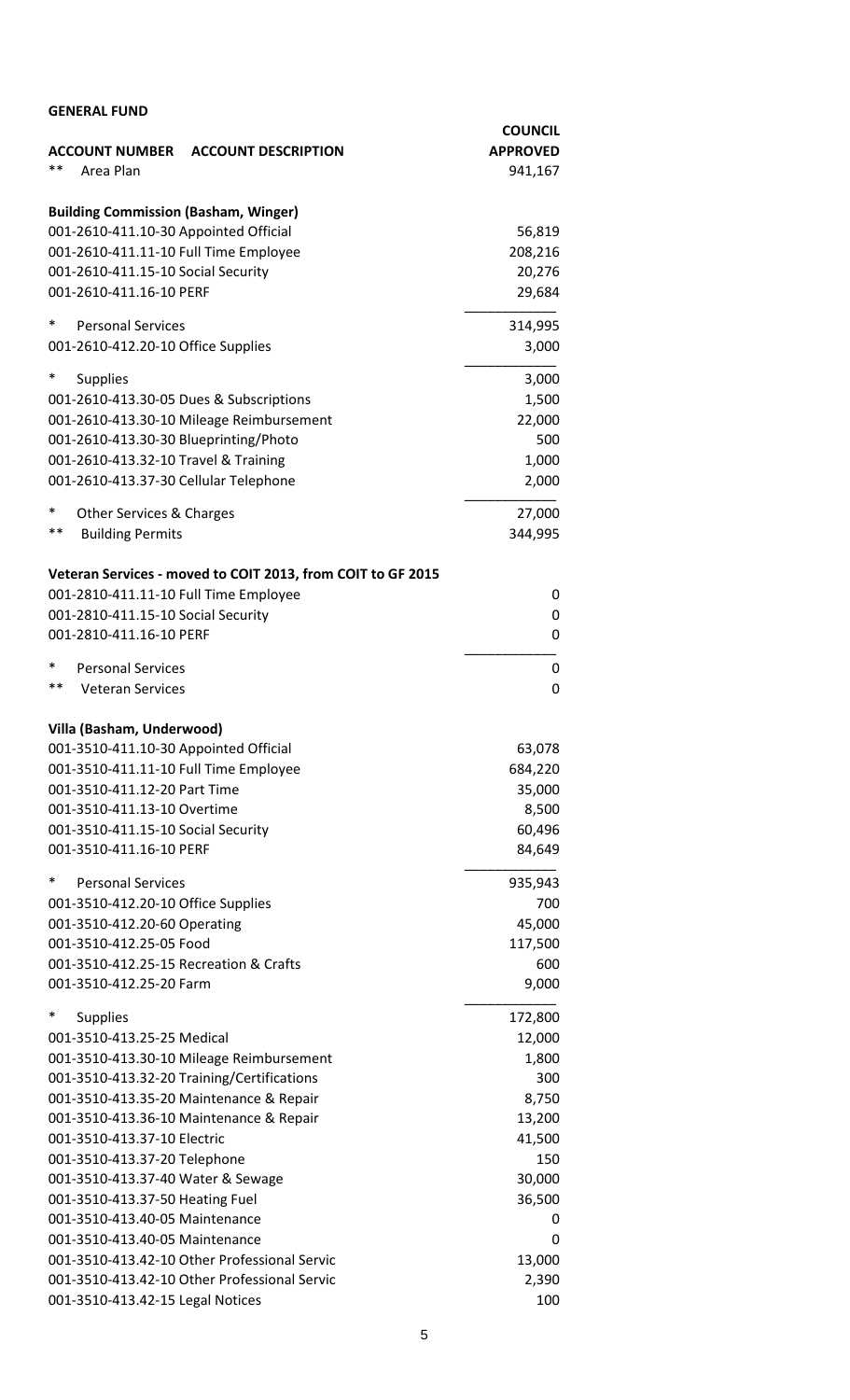| <b>GENERAL FUND</b>                                                     |                 |
|-------------------------------------------------------------------------|-----------------|
|                                                                         | <b>COUNCIL</b>  |
| ACCOUNT NUMBER ACCOUNT DESCRIPTION                                      | <b>APPROVED</b> |
| 001-3510-413.43-90 Miscellaneous<br>001-3510-413.56-70 Furniture Repair | 0<br>2,000      |
|                                                                         |                 |
| $\ast$<br>Other Services & Charges                                      | 161,690         |
| $***$<br>Villa                                                          | 1,270,433       |
| <b>Cary Home (Metzger, Williams)</b>                                    |                 |
| 001-3610-411.10-30 Appointed Official                                   | 80,455          |
| 001-3610-411.11-10 Full Time Employee                                   | 923,538         |
| 001-3610-411.12-10 Part Time - Regular                                  | 47,314          |
| 001-3610-411.12-20 Part Time                                            | 120,000         |
| 001-3610-411.13-10 Overtime                                             | 70,000          |
| 001-3610-411.15-10 Social Security                                      | 94,960          |
| 001-3610-411.16-10 PERF                                                 | 120,288         |
| $\ast$<br><b>Personal Services</b>                                      | 1,456,555       |
| 001-3610-412.20-10 Office Supplies                                      | 6,500           |
|                                                                         | 750             |
| 001-3610-412.20-60 Operating                                            | 0               |
| 001-3610-412.22-10 Maintenance                                          | 10,500          |
|                                                                         | 1,200           |
| 001-3610-412.23-10 Cleaning Supplies                                    | 5,500           |
| 001-3610-412.25-05 Food                                                 | 50,000          |
| 001-3610-412.25-10 Uniforms & Clothing                                  | 0               |
| 001-3610-412.25-25 Medical                                              | 6,500           |
|                                                                         | 12,000          |
|                                                                         | 5,040           |
| $\ast$<br><b>Supplies</b>                                               | 97,990          |
| 001-3610-413.30-05 Dues & Subscriptions                                 | 3,900           |
| 001-3610-413.30-90 General Operating-Misc                               | 0               |
| 001-3610-413.32-10 Travel & Training                                    | 3,000           |
|                                                                         | 4,410           |
| 001-3610-413.35-20 Maintenance & Repair                                 | 6,200           |
| 001-3610-413.36-10 Maintenance & Repair                                 | 5,960           |
| 001-3610-413.37-90 Miscellaneous                                        | 55,000          |
|                                                                         | 42,900          |
|                                                                         | 8,880           |
| 001-3610-413.42-10 Other Professional Servic                            | 750<br>34,000   |
|                                                                         |                 |
| ∗<br><b>Other Services &amp; Charges</b>                                | 165,000         |
| $***$<br>Cary Home                                                      | 1,719,545       |
| Juvenile Alternatives (Metzger, Williams)                               |                 |
| 001-3710-411.11-10 Full Time Employee                                   | 86,786          |
| 001-3710-411.12-20 Part Time                                            | 20,000          |
| 001-3710-411.13-10 Overtime                                             | 0               |
| 001-3710-411.15-10 Social Security                                      | 8,170           |
| 001-3710-411.16-10 PERF                                                 | 9,721           |
| *<br><b>Personal Services</b>                                           | 124,677         |
| 001-3710-412.20-10 Office Supplies                                      | 500             |
|                                                                         |                 |
| ∗<br><b>Supplies</b>                                                    | 500             |
| 001-3710-423.32-10 Travel & Training                                    | 500             |
| *<br>Other Services & Charges                                           | 500             |
| $***$<br>Juvenile Alternatives                                          | 125,677         |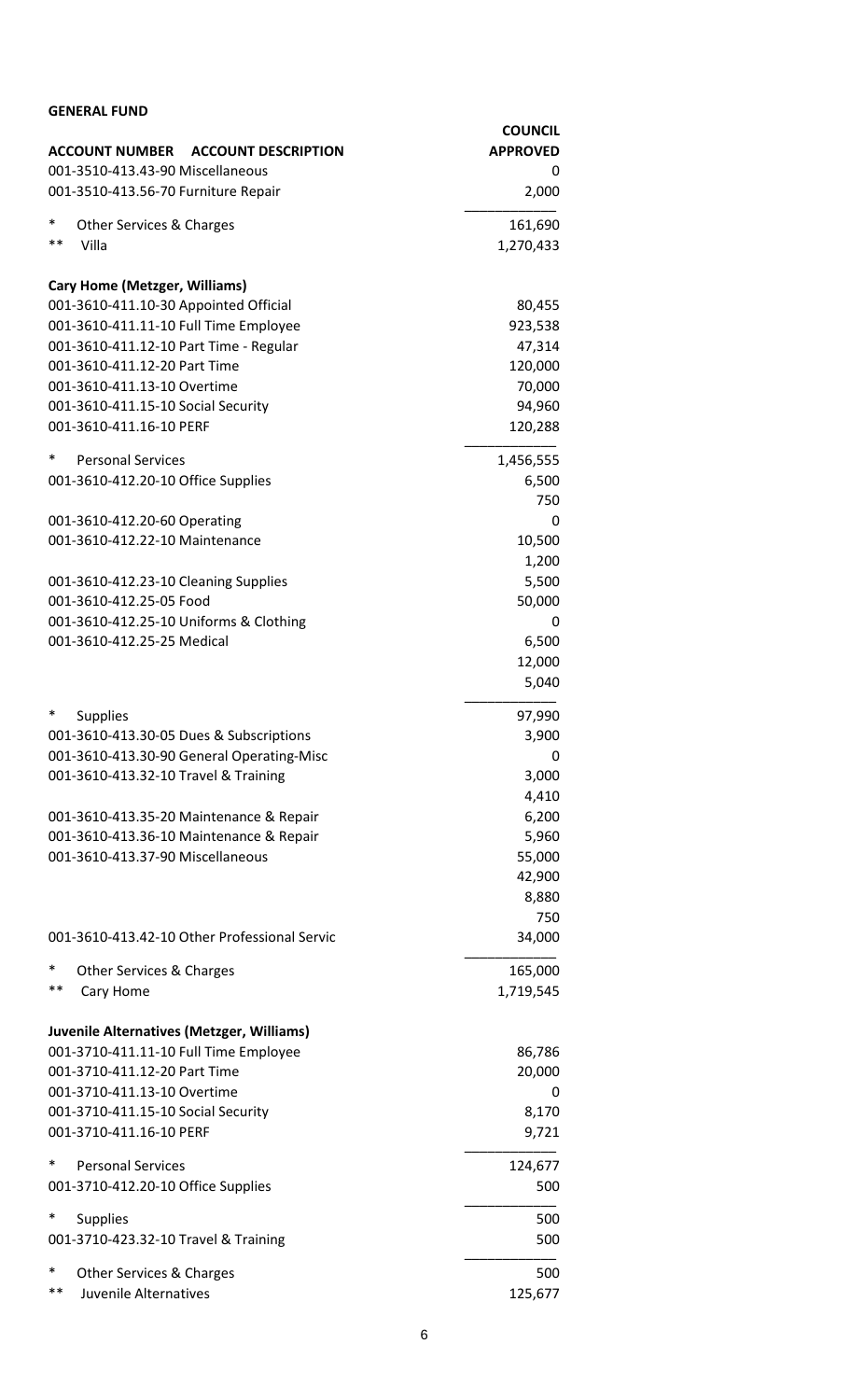| <b>GENERAL FUND</b>                                         |                 |
|-------------------------------------------------------------|-----------------|
|                                                             | <b>COUNCIL</b>  |
| ACCOUNT NUMBER ACCOUNT DESCRIPTION                          | <b>APPROVED</b> |
| <b>Parks &amp; Recreation (Metzger, Underwood)</b>          |                 |
| 001-4310-461.10-30 Appointed Official                       | 63,078          |
| 001-4310-461.11-10 Full Time Employee                       | 436,022         |
| 001-4310-461.12-20 Part Time                                | 42,500          |
| 001-4310-461.13-10 Overtime                                 | 0               |
| 001-4310-461.15-10 Social Security                          | 41,433          |
| 001-4310-461.16-10 PERF                                     | 55,900          |
| 001-4310-461.17-50 Workers Compensation                     | 15,500          |
|                                                             |                 |
| $\ast$<br><b>Personal Services</b>                          | 654,433         |
| 001-4310-462.20-10 Office Supplies                          | 2,750           |
| 001-4310-462.22-20 Gas & Oil                                | 30,000          |
| 001-4310-462.23-30 Grounds Maintenance                      | 4,500           |
| 001-4310-462.23-40 Parts                                    | 47,000          |
| 001-4310-462.25-10 Uniforms & Clothing                      | 250             |
| $\ast$                                                      |                 |
| <b>Supplies</b>                                             | 84,500          |
| 001-4310-463.30-05 Dues & Subscriptions                     | 150             |
| 001-4310-463.30-20 Postage                                  | 350             |
| 001-4310-463.30-25 Advertising                              | 0               |
| 001-4310-463.32-10 Travel & Training                        | 1,000           |
| 001-4310-463.36-10 Maintenance & Repair                     | 76,500          |
| 001-4310-463.37-90 Miscellaneous                            | 114,000         |
| 001-4310-463.38-10 Building                                 | 31,000          |
| 001-4310-463.42-10 Professional Services                    | 10,000          |
| 001-4310-463.42-25 Board Members                            | 2,100           |
| 001-4310-463.42-55 Recording Fees                           | 100             |
| 001-4310-463.42-60 Property/Drainage Tax                    | 100             |
| $\ast$                                                      |                 |
| Other Services & Charges<br>**<br>Parks & Recreation        | 235,300         |
|                                                             | 974,233         |
| County Extension - moved to COIT 2013, from COIT to GF 2015 |                 |
|                                                             |                 |
| 001-4410-411.11-10 Full Time Employee                       | 0               |
| 001-4410-411.13-10 Overtime                                 | 0               |
| 001-4410-411.15-10 Social Security                          | 0               |
| 001-4410-411.16-10 PERF                                     | 0               |
| *<br><b>Personal Services</b>                               | 0               |
| 001-4410-412.20-10 Office Supplies                          | 0               |
| 001-4410-412.23-30 Grounds                                  | 0               |
|                                                             |                 |
| $\ast$<br><b>Supplies</b>                                   | 0               |
| 001-4410-413.30-10 Mileage Reimbursement                    | 0               |
| 001-4410-413.30-20 Postage                                  | 0               |
| 001-4410-413.43-10 Contractual Services                     | 0               |
| 001-4410-413.43-40 Snow Removal                             | 0               |
|                                                             |                 |
| ∗<br>Other Services & Charges                               | 0               |
| **<br><b>County Extension</b>                               | 0               |
|                                                             |                 |
| <b>Fairgrounds (Underwood, Williams)</b>                    |                 |
| 001-4510-411.10-30 Appointed Official                       | 34,616          |
| 001-4510-411.11-10 Full Time Employee                       | 31,508          |
| 001-4510-411.12-10 Part Time - Regular                      | 0               |
| 001-4510-411.13-10 Overtime                                 | 4,600           |
| 001-4510-411.15-10 Social Security                          | 5,411           |
| 001-4510-411.16-10 PERF                                     | 7,922           |
|                                                             |                 |
| *<br><b>Personal Services</b>                               | 84,057          |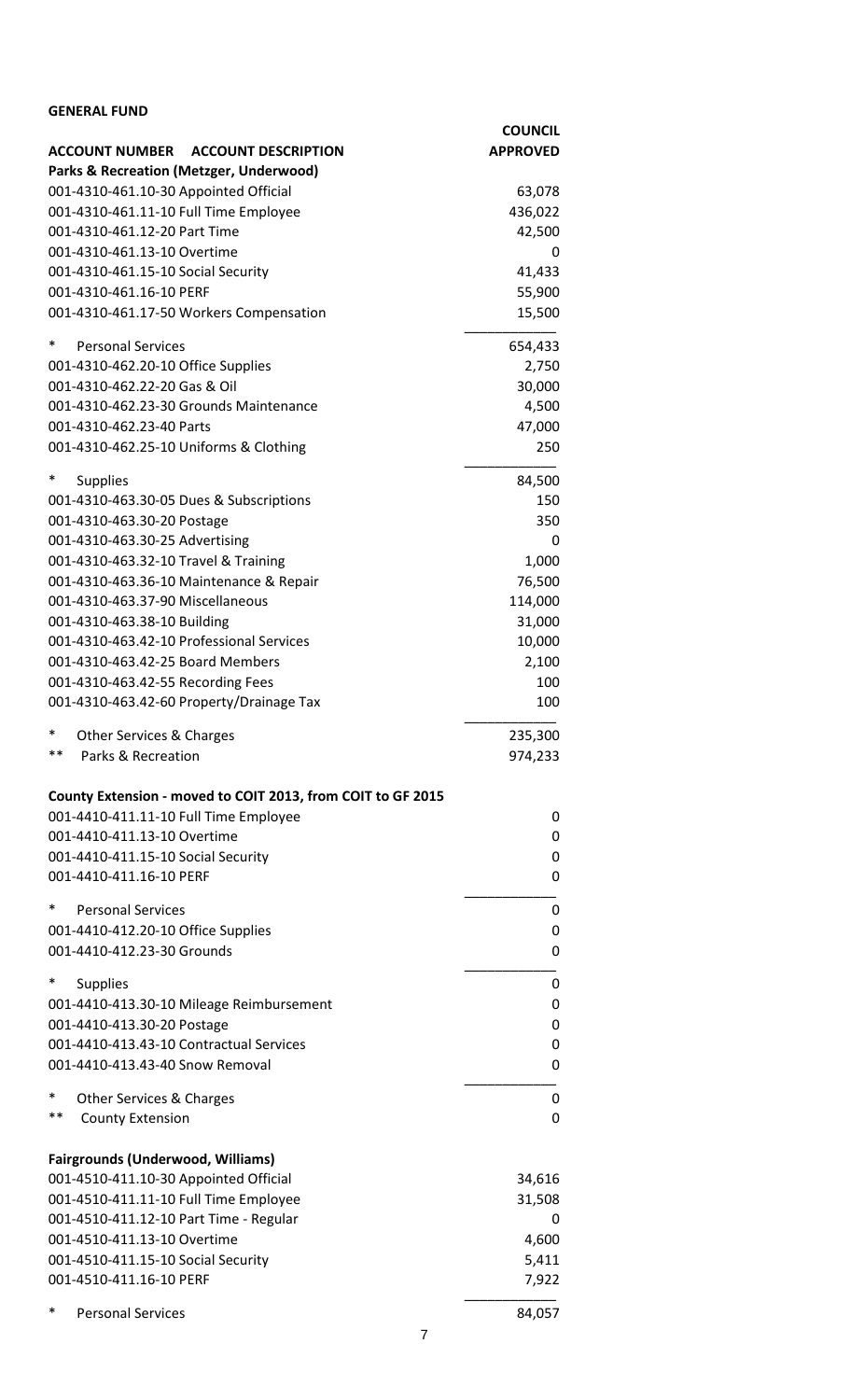| <b>GENERAL FUND</b>                                 |                    |
|-----------------------------------------------------|--------------------|
|                                                     | <b>COUNCIL</b>     |
| <b>ACCOUNT NUMBER</b><br><b>ACCOUNT DESCRIPTION</b> | <b>APPROVED</b>    |
| 001-4510-412.20-10 Office Supplies                  | 500                |
| 001-4510-412.22-10 Maintenance                      | 8,000              |
| 001-4510-412.23-10 Cleaning Supplies                | 7,000              |
| 001-4510-412.23-30 Grounds                          | 8,500              |
| 001-4510-412.23-90 Miscellaneous                    | 2,000              |
| $\ast$<br><b>Supplies</b>                           | 26,000             |
| 001-4510-413.30-70 Machinery Repair                 | 5,000              |
| 001-4510-413.32-10 Travel & Training                | 600                |
| 001-4510-413.35-20 Maintenance & Repair             | 32,000             |
| 001-4510-413.37-70 Dumpster                         | 2,000              |
| 001-4510-413.37-90 Miscellaneous                    | 68,000             |
| ∗<br>Other Services & Charges                       | 107,600            |
| $***$<br>Fairgrounds                                | 217,657            |
|                                                     |                    |
| <b>Coroner (Metzger, Williams)</b>                  |                    |
| 001-5010-411.10-10 Elected Official                 | 28,248             |
| 001-5010-411.11-10 Full Time Employee               | 32,424             |
| 001-5010-411.12-20 Part Time                        | 10,000             |
| 001-5010-411.12-90 Part Time - Misc                 | 3,000              |
| 001-5010-411.15-10 Social Security                  | 5,636              |
| 001-5010-411.16-10 PERF                             | 6,796              |
| ∗<br><b>Personal Services</b>                       | 86,104             |
| 001-5010-412.20-10 Office Supplies                  | 3,500              |
| 001-5010-412.25-25 Medical                          | 16,000             |
| $\ast$<br><b>Supplies</b>                           | 19,500             |
| 001-5010-413.30-05 Dues & Subscriptions             | 2,000              |
| 001-5010-413.32-10 Travel & Training                | 18,000             |
| 001-5010-413.37-20 Telephone                        | 500                |
| 001-5010-413.40-20 Supplies                         | 100                |
| 001-5010-413.56-15 Medical Service                  | 25,000             |
| 001-5010-413.56-20 Autopsies                        | 150,000            |
| 001-5010-413.56-25 Body Transfer Services           | 37,000             |
| ∗                                                   |                    |
| Other Services & Charges<br>$***$<br>Coroner        | 232,600<br>338,204 |
|                                                     |                    |
| <b>TEMA (Metzger, Williams)</b>                     |                    |
| 001-5210-421.10-30 Appointed Official               | 56,819             |
| 001-5210-421.11-10 Full Time Employee               | 105,637            |
| 001-5210-421.13-10 Overtime                         | 2,000              |
| 001-5210-421.15-10 Social Security                  | 12,581             |
| 001-5210-421.16-10 PERF                             | 18,420             |
| $\ast$<br><b>Personal Services</b>                  | 195,457            |
| 001-5210-422.20-10 Office Supplies                  | 1,000              |
| 001-5210-422.22-10 Maintenance                      | 5,800              |
| 001-5210-422.22-10 Maintenance                      | 11,500             |
| 001-5210-422.22-10 Maintenance                      | 3,300              |
| 001-5210-422.25-10 Uniforms & Clothing              | 800                |
| *<br><b>Supplies</b>                                | 22,400             |
| 001-5210-423.30-05 Dues & Subscriptions             | 5,500              |
| 001-5210-423.30-40 Physical Examinations            | 1,500              |
| 001-5210-423.32-10 Travel & Training                | 1,200              |
| 001-5210-423.36-10 Maintenance & Repair             | 10,000             |
| 001-5210-423.37-10 Electric                         | 4,700              |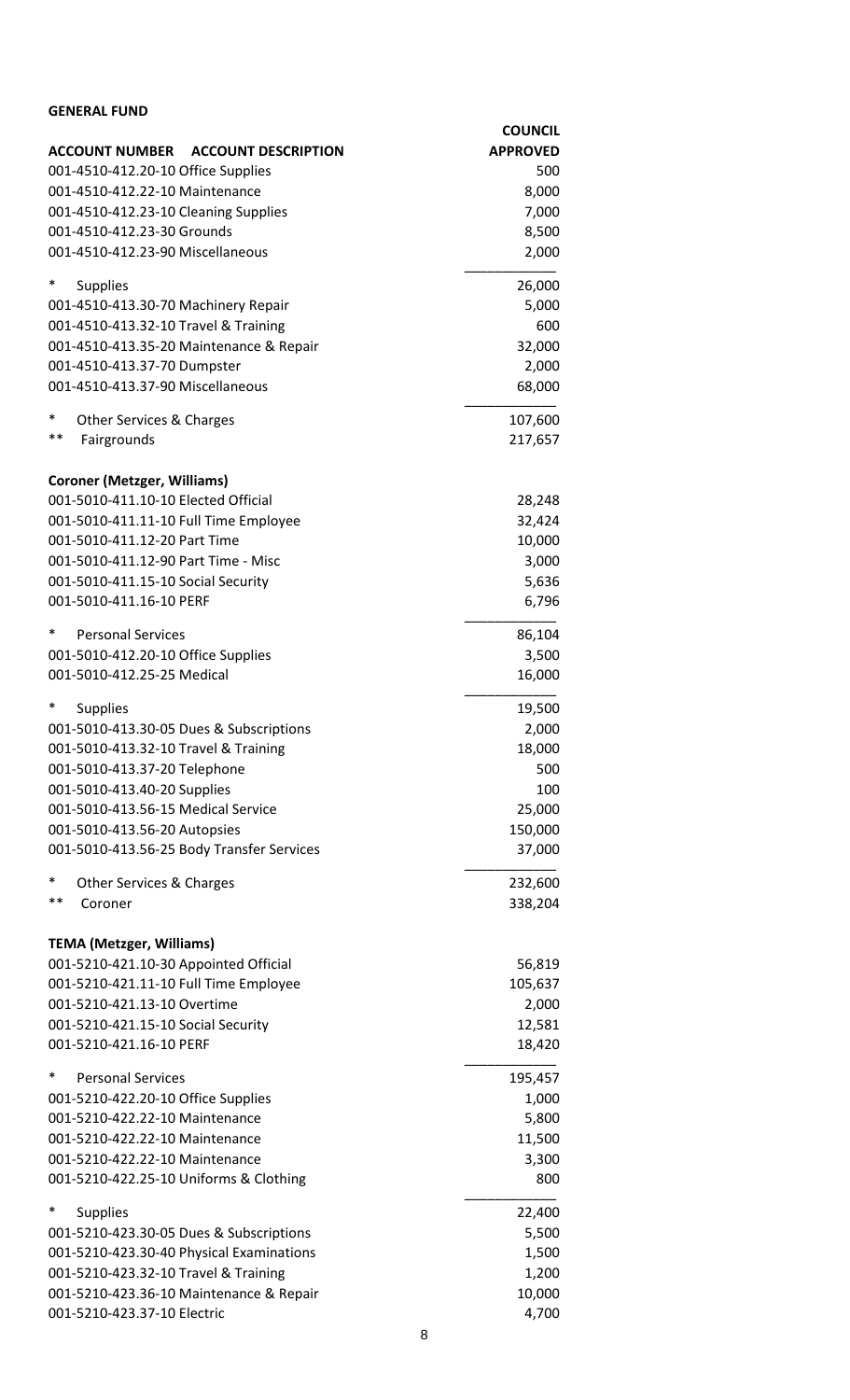| <b>GENERAL FUND</b>                                                  |                    |
|----------------------------------------------------------------------|--------------------|
|                                                                      | <b>COUNCIL</b>     |
| ACCOUNT NUMBER ACCOUNT DESCRIPTION                                   | <b>APPROVED</b>    |
| 001-5210-423.37-20 Telephone                                         | 4,800              |
| *<br>Other Services & Charges                                        | 27,700             |
| $***$<br><b>Emergency Management</b>                                 | 245,557            |
| Sheriff/Jail (Metzger, Williams) - moved to COIT 2015                |                    |
| 001-5410-421.10-10 Elected Official                                  | 112,075            |
| 001-5410-421.11-10 Full Time Employee                                | 0                  |
| 001-5410-421.11-15 Sheriff Deputies                                  | 0                  |
| 001-5410-421.12-20 Part Time                                         | 0                  |
| 001-5410-421.12-50 Board Members                                     | 0                  |
| 001-5410-421.13-10 Overtime                                          | 0                  |
| 001-5410-421.14-20 Additional Pay(Specialty)                         | 0                  |
| 001-5410-421.15-10 Social Security<br>001-5410-421.16-10 PERF        | 8,574              |
| 001-5410-421.16-20 Sheriff Retirement                                | 12,553<br>0        |
|                                                                      |                    |
| *<br><b>Personal Services</b>                                        | 133,202            |
| 001-5410-422.20-10 Office Supplies<br>001-5410-422.22-10 Maintenance | 13,000<br>120,000  |
| 001-5410-422.25-05 Food                                              | 360,000            |
| 001-5410-422.25-10 Uniforms & Clothing                               | 21,000             |
| 001-5410-422.25-25 Medical                                           | 150,000            |
| 001-5410-422.25-30 Cleaning & Laundry                                | 5,000              |
| 001-5410-422.25-50 Ammunition                                        | 0                  |
| 001-5410-422.25-80 Vehicle                                           | 380,000            |
| $\ast$                                                               |                    |
| <b>Supplies</b><br>001-5410-423.30-20 Postage                        | 1,049,000<br>2,000 |
| 001-5410-423.32-20 Training/Certificates                             | 9,000              |
| 001-5410-423.35-20 Maintenance & Repair                              | 0                  |
| 001-5410-423.37-20 Telephone                                         | 20,000             |
| 001-5410-423.37-90 Miscellaneous                                     | 0                  |
| 001-5410-423.42-10 Other Professional Servic                         | 0                  |
| 001-5410-423.42-30 Institutional Care                                | 90,000             |
| 001-5410-423.46-30 Return of Fugitives                               | 13,000             |
| ∗<br>Other Services & Charges                                        | 134,000            |
| 001-5420-422.20-10 Office Supplies                                   | 100,000            |
| 001-5420-422.25-10 Uniforms & Clothing                               | 8,000              |
| $*$<br><b>Supplies</b>                                               | 108,000            |
| 001-5420-423.37-90 Miscellaneous                                     | 360,000            |
| ∗<br>Other Services & Charges                                        | 360,000            |
| $***$<br>Sheriff                                                     | 1,784,202          |
| Clerk (Gutwein, Kemper)                                              |                    |
| 001-5810-411.10-10 Elected Official                                  | 64,432             |
| 001-5810-411.10-20 Chief Deputy                                      | 48,816             |
| 001-5810-411.11-10 Full Time Employee                                | 899,757            |
| 001-5810-411.12-20 Part Time                                         | 44,000             |
| 001-5810-411.15-10 Social Security                                   | 80,861             |
| 001-5810-411.16-10 PERF                                              | 113,457            |
| *<br><b>Personal Services</b>                                        | 1,251,323          |
| 001-5810-412.20-10 Office Supplies                                   | 18,000             |
| 001-5810-412.20-10 Office Supplies                                   | 5,000              |
| 001-5810-412.20-20 Printed Forms                                     | 10,500             |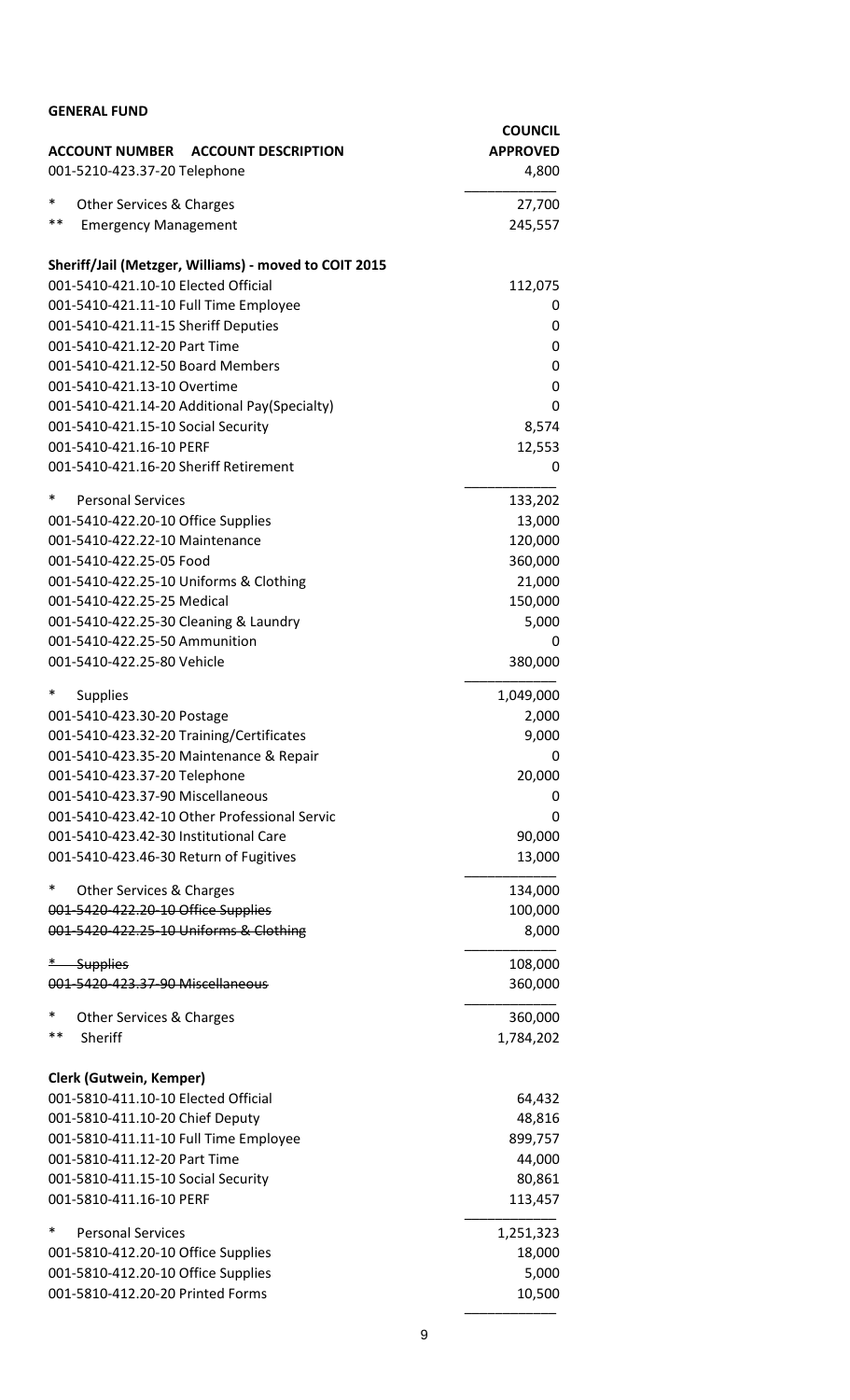| <b>GENERAL FUND</b>                                           |                                   |
|---------------------------------------------------------------|-----------------------------------|
| <b>ACCOUNT NUMBER</b><br><b>ACCOUNT DESCRIPTION</b>           | <b>COUNCIL</b><br><b>APPROVED</b> |
| <b>Supplies</b>                                               | 33,500                            |
| 001-5810-413.25-46 Equip Repair/Maintenance                   | 5,000                             |
| 001-5810-413.30-05 Dues & Subscriptions                       | 0                                 |
| 001-5810-413.30-18 PO Box                                     | 175                               |
| 001-5810-413.32-10 Travel & Training                          | 1,100                             |
| 001-5810-413.32-10 Travel & Training                          | 3,200                             |
| 001-5810-413.42-10 Other Professional Servic                  | 1,300                             |
| 001-5810-413.46-25 Translator                                 | 250                               |
| $\ast$<br><b>Other Services &amp; Charges</b>                 | 11,025                            |
| **<br>Clerk                                                   | 1,295,848                         |
| Prosecutor (Gutwein, Kemper)                                  |                                   |
| 001-5910-411.11-10 Full Time Employee                         | 1,775,105                         |
| 001-5910-411.12-20 Part Time                                  | 0                                 |
| 001-5910-411.13-10 Overtime                                   | 0                                 |
| 001-5910-411.15-10 Social Security                            | 135,796                           |
| 001-5910-411.16-10 PERF                                       | 198,812                           |
| $\ast$<br><b>Personal Services</b>                            | 2,109,713                         |
| Prosecutor IV-D ()                                            |                                   |
| 001-5920-411.11-10 Full Time Employee                         | 656,462                           |
| 001-5920-411.15-10 Social Security<br>001-5920-411.16-10 PERF | 50,220<br>73,524                  |
|                                                               |                                   |
| $\ast$<br><b>Personal Services</b>                            | 780,206                           |
| 001-5920-413.30-90 General Operating-Misc                     | 0                                 |
| 001-5920-413.32-10 Travel & Training                          | 0                                 |
| $\ast$<br>Other Services & Charges                            | 0                                 |
| **<br>Prosecutor                                              | 2,889,919                         |
| <b>Ancillary (Gutwein, Kemper)</b>                            |                                   |
| 001-6010-411.11-10 Full Time Employee                         | 83,045                            |
| 001-6010-411.12-20 Part Time                                  | 15,000                            |
| 001-6010-411.13-10 Overtime                                   | 2,000                             |
| 001-6010-411.15-10 Social Security                            | 7,654                             |
| 001-6010-411.16-10 PERF                                       | 9,526                             |
| $\ast$<br><b>Personal Services</b>                            | 117,225                           |
| 001-6010-412.20-10 Office Supplies                            | 300                               |
| $\ast$<br><b>Supplies</b>                                     | 300                               |
| 001-6010-413.46-25 Translator                                 | 1,000                             |
| 001-6010-413.46-50 Pauper Transcripts                         | 62,000                            |
| $\ast$<br>Other Services & Charges                            | 63,000                            |
| $***$<br>Ancillary                                            | 180,525                           |
| <b>Public Defender (Gutwein, Kemper)</b>                      |                                   |
| 001-6310-411.10-20 Chief Deputy                               | 100,584                           |
| 001-6310-411.10-30 Appointed Official                         | 134,112                           |
| 001-6310-411.11-10 Full Time Employee                         | 394,077                           |
| 001-6310-411.12-10 Part Time - Regular                        | 612,435                           |
| 001-6310-411.12-20 Part Time                                  | 35,000                            |
| 001-6310-411.13-10 Overtime                                   | 17,500                            |
| 001-6310-411.15-10 Social Security                            | 98,969                            |
| 001-6310-411.16-10 PERF                                       | 72,383                            |
| *<br><b>Personal Services</b>                                 | 1,465,060                         |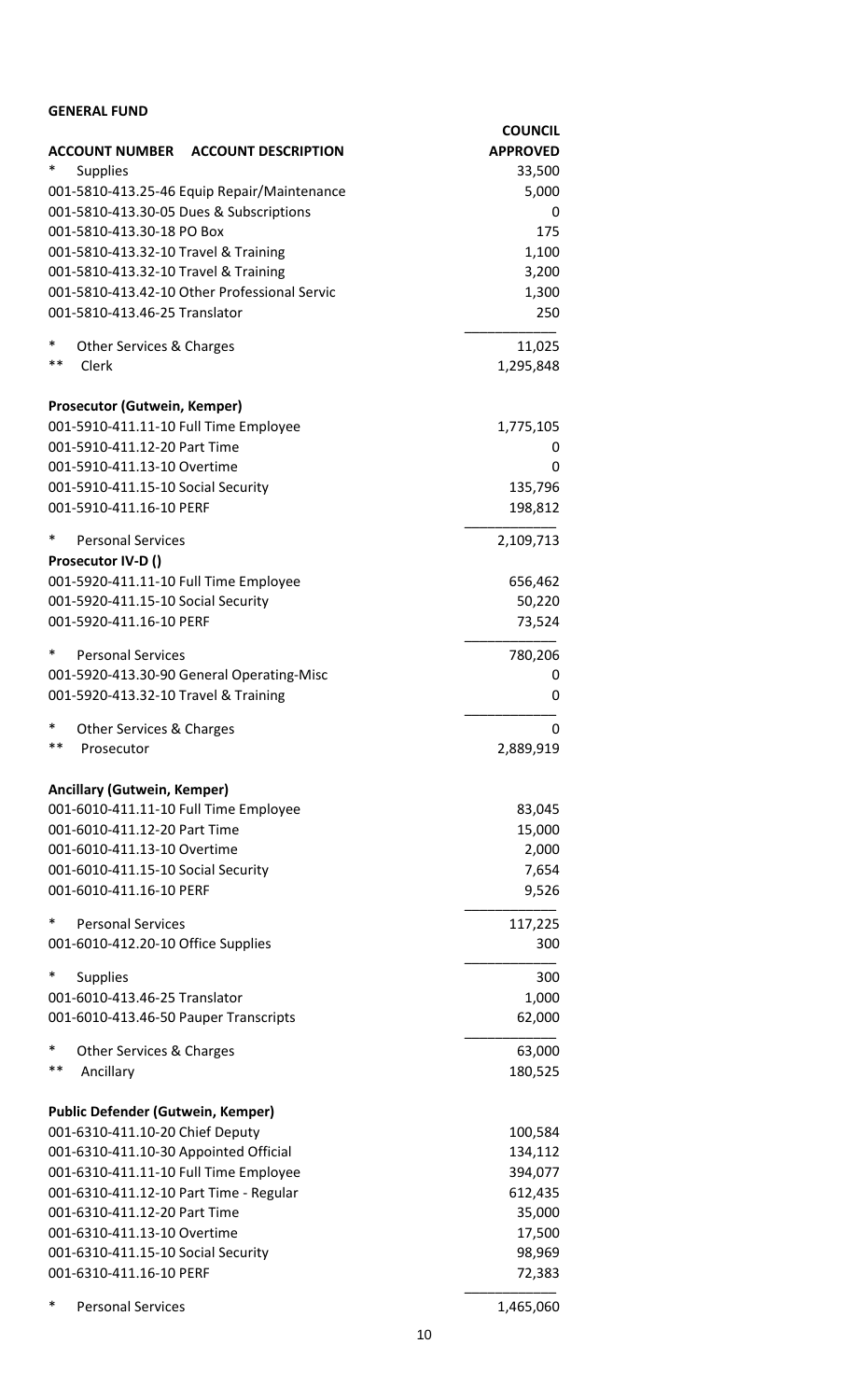| <b>GENERAL FUND</b>                                 |                 |
|-----------------------------------------------------|-----------------|
|                                                     | <b>COUNCIL</b>  |
| <b>ACCOUNT NUMBER</b><br><b>ACCOUNT DESCRIPTION</b> | <b>APPROVED</b> |
| 001-6310-412.20-10 Office Supplies                  | 7,500           |
| ∗<br><b>Supplies</b>                                | 7,500           |
| 001-6310-413.32-10 Travel & Training                | 20,000          |
| 001-6310-413.42-10 Other Professional Servic        | 175,000         |
| 001-6310-413.46-55 Law Book Subscriptions           | 18,000          |
| $\ast$<br><b>Other Services &amp; Charges</b>       | 213,000         |
| $***$<br><b>Public Defender</b>                     | 1,685,560       |
| <b>Probation (Gutwein, Kemper)</b>                  |                 |
| 001-6410-421.10-30 Appointed Official               | 72,857          |
| 001-6410-421.11-10 Full Time Employee               | 1,119,291       |
| 001-6410-421.12-20 Part Time                        | 54,000          |
| 001-6410-421.15-10 Social Security                  | 95,331          |
| 001-6410-421.16-10 PERF                             | 133,521         |
| $\ast$<br><b>Personal Services</b>                  | 1,475,000       |
| $***$<br>Probation                                  | 1,475,000       |
| Magistrate (Gutwein, Kemper)                        |                 |
| 001-6510-411.11-10 Full Time Employee               | 42,849          |
| 001-6510-411.12-10 Part Time - Regular              | 33,281          |
| 001-6510-411.15-10 Social Security                  | 5,824           |
| 001-6510-411.16-10 PERF                             | 4,800           |
| ∗<br><b>Personal Services</b>                       | 86,754          |
| 001-6510-412.20-10 Office Supplies                  | 800             |
| * Supplies                                          | 800             |
| 001-6510-413.30-05 Dues & Subscriptions             | 200             |
| 001-6510-413.32-10 Travel & Training                | 800             |
| 001-6510-413.46-55 Law Book Subscriptions           | 200             |
| $\ast$<br><b>Other Services &amp; Charges</b>       | 1,200           |
| $***$<br>Magistrate                                 | 88,754          |
| Juvenile Magistrate (Metzger, Williams)             |                 |
| 001-6520-411.10-30 Appointed Official               | 41,393          |
| 001-6520-411.11-10 Full Time Employee               | 83,202          |
| 001-6520-411.12-20 Part Time                        | 2,500           |
| 001-6520-411.13-10 Overtime                         | 0               |
| 001-6520-411.15-10 Social Security                  | 9,723           |
| 001-6520-411.16-10 PERF                             | 13,955          |
| *<br><b>Personal Services</b>                       | 150,773         |
| 001-6520-412.20-10 Office Supplies                  | 750             |
| $\ast$<br><b>Supplies</b>                           | 750             |
| 001-6520-413.30-05 Dues & Subscriptions             | 500             |
| 001-6520-413.32-10 Travel & Training                | 750             |
| 001-6520-413.46-20 Pauper Attorney                  | 0               |
| 001-6520-413.46-45 Judge Pro-tem                    | 1,000           |
| 001-6520-413.46-55 Law Book Subscriptions           | 500             |
| ∗<br><b>Other Services &amp; Charges</b>            | 2,750           |
| $***$<br>Juvenile Magistrate                        | 154,273         |
| Circuit Court (Gutwein, Kemper)                     |                 |

| 001-7010-411.11-10 Full Time Employee | 130,075 |
|---------------------------------------|---------|
|---------------------------------------|---------|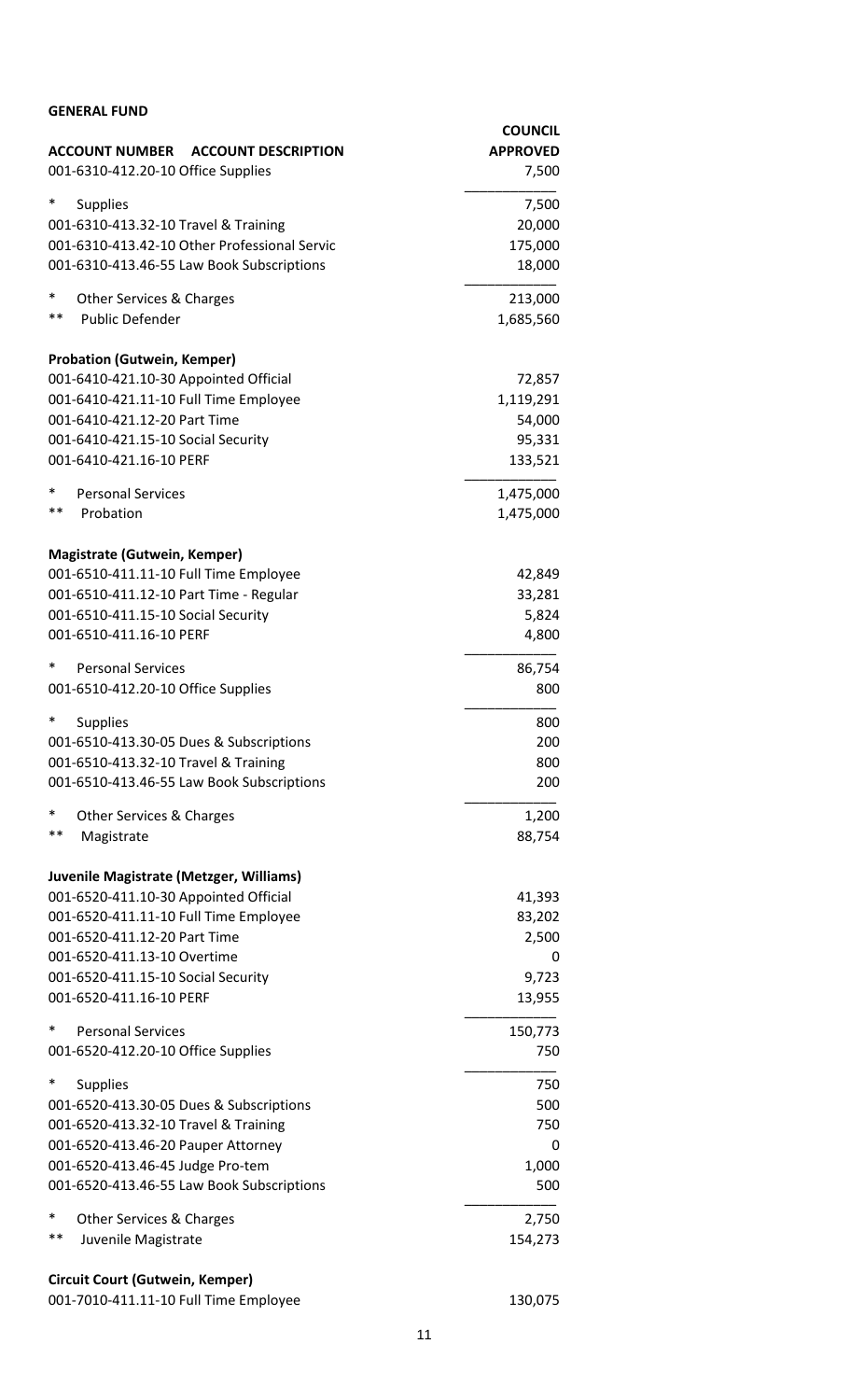| <b>GENERAL FUND</b>                                           |                  |
|---------------------------------------------------------------|------------------|
|                                                               | <b>COUNCIL</b>   |
| <b>ACCOUNT NUMBER</b><br><b>ACCOUNT DESCRIPTION</b>           | <b>APPROVED</b>  |
| 001-7010-411.12-20 Part Time                                  | 2,000            |
| 001-7010-411.15-10 Social Security<br>001-7010-411.16-10 PERF | 10,104<br>14,569 |
|                                                               |                  |
| $\ast$<br><b>Personal Services</b>                            | 156,748          |
| 001-7010-412.20-10 Office Supplies                            | 900              |
| $\ast$<br><b>Supplies</b>                                     | 900              |
| 001-7010-413.30-05 Dues & Subscriptions                       | 550              |
| 001-7010-413.32-10 Travel & Training                          | 250              |
| 001-7010-413.42-10 Other Professional Servic                  | 2,500            |
| 001-7010-413.46-05 Jury Expense                               | 0                |
| 001-7010-413.46-20 Pauper Attorney                            | 25,000           |
| 001-7010-413.46-45 Judge Pro-tem                              | 500              |
| 001-7010-413.46-55 Law Book Subscriptions                     | 5,000            |
| 001-7010-413.46-85 Guardian Ad Litem                          | 500              |
| $\ast$<br>Other Services & Charges                            | 34,300           |
| $***$<br><b>Circuit Court</b>                                 | 191,948          |
| <b>Superior Court 1 (Gutwein, Kemper)</b>                     |                  |
| 001-7101-411.11-10 Full Time Employee                         | 82,613           |
| 001-7101-411.12-20 Part Time                                  | 4,000            |
| 001-7101-411.13-10 Overtime                                   | 3,500            |
| 001-7101-411.15-10 Social Security                            | 6,894            |
| 001-7101-411.16-10 PERF                                       | 9,645            |
| $\ast$<br><b>Personal Services</b>                            | 106,652          |
| 001-7101-412.20-10 Office Supplies                            | 1,000            |
| 001-7101-412.20-40 Printing Supplies                          | 300              |
| $\ast$<br><b>Supplies</b>                                     | 1,300            |
| 001-7101-413.32-10 Travel & Training                          | 500              |
| 001-7101-413.42-10 Other Professional Servic                  | 3,000            |
| 001-7101-413.46-05 Jury Expense                               | 10,000           |
| 001-7101-413.46-20 Pauper Attorney                            | 45,000           |
| 001-7101-413.46-40 Evaluation Services                        | 3,000            |
| 001-7101-413.46-45 Judge Pro-tem                              | 500              |
| 001-7101-413.46-55 Law Book Subscriptions                     | 1,000            |
| $\ast$<br>Other Services & Charges                            | 63,000           |
| $***$<br><b>Superior Court 1</b>                              | 170,952          |
| <b>Superior Court 2 (Gutwein, Kemper)</b>                     |                  |
| 001-7102-411.11-10 Full Time Employee                         | 82,613           |
| 001-7102-411.12-20 Part Time                                  | 16,000           |
| 001-7102-411.13-10 Overtime                                   | 6,000            |
| 001-7102-411.15-10 Social Security                            | 8,003            |
| 001-7102-411.16-10 PERF                                       | 9,925            |
| $\ast$<br><b>Personal Services</b>                            | 122,541          |
| 001-7102-412.20-10 Office Supplies                            | 1,500            |
| $\ast$<br><b>Supplies</b>                                     | 1,500            |
| 001-7102-413.30-05 Dues & Subscriptions                       | 300              |
| 001-7102-413.30-40 Physical Examinations                      | 2,000            |
| 001-7102-413.32-10 Travel & Training                          | 300              |
| 001-7102-413.42-10 Other Professional Servic                  | 0                |
| 001-7102-413.46-05 Jury Expense                               | 15,000           |
| 001-7102-413.46-20 Pauper Attorney                            | 25,000           |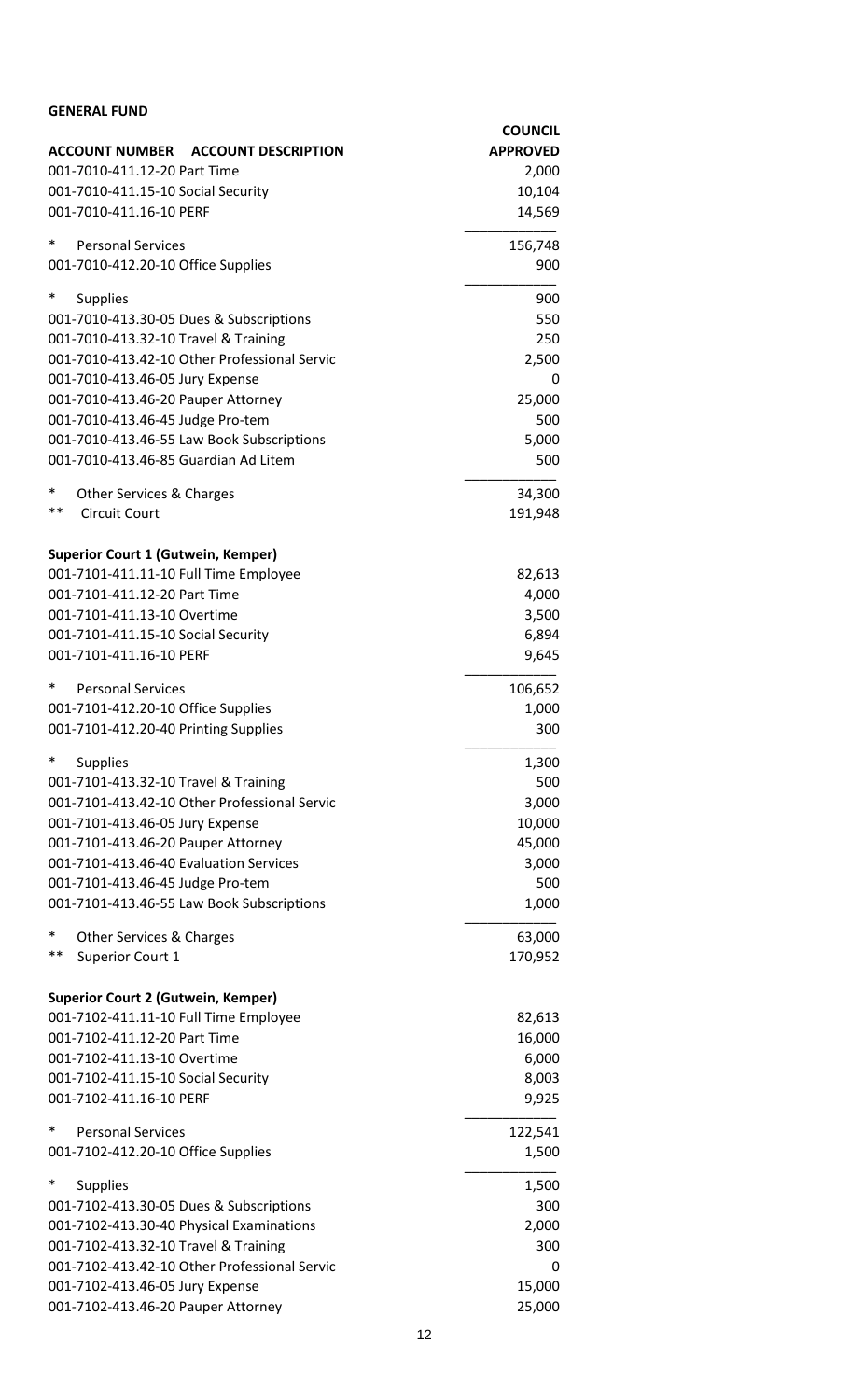| <b>GENERAL FUND</b>                                                                |                                   |
|------------------------------------------------------------------------------------|-----------------------------------|
| <b>ACCOUNT DESCRIPTION</b>                                                         | <b>COUNCIL</b><br><b>APPROVED</b> |
| <b>ACCOUNT NUMBER</b><br>001-7102-413.46-45 Judge Pro-tem                          | 500                               |
| 001-7102-413.46-55 Law Book Subscriptions                                          | 2,500                             |
| $\ast$<br><b>Other Services &amp; Charges</b>                                      | 45,600                            |
| $***$<br><b>Superior Court 2</b>                                                   | 169,641                           |
| <b>Superior Court 4 (Gutwein, Kemper)</b>                                          |                                   |
| 001-7104-411.11-10 Full Time Employee                                              | 161,593                           |
| 001-7104-411.12-20 Part Time                                                       | 0                                 |
| 001-7104-411.13-10 Overtime<br>001-7104-411.15-10 Social Security                  | 0<br>12,362                       |
| 001-7104-411.16-10 PERF                                                            | 18,099                            |
| $\ast$<br><b>Personal Services</b>                                                 | 192,054                           |
| 001-7104-412.20-10 Office Supplies                                                 | 0                                 |
| ∗<br><b>Supplies</b>                                                               | 0                                 |
| 001-7104-413.30-05 Dues & Subscriptions                                            | 500                               |
| 001-7104-413.32-10 Travel & Training                                               | 1,000                             |
| 001-7104-413.42-10 Other Professional Servic<br>001-7104-413.46-20 Pauper Attorney | 0<br>1,000                        |
| 001-7104-413.46-45 Judge Pro-tem                                                   | 500                               |
| $\ast$<br>Other Services & Charges                                                 | 3,000                             |
| $***$<br>Superior Court 4                                                          | 195,054                           |
| <b>Superior Court 5 (Gutwein, Kemper)</b>                                          |                                   |
| 001-7105-411.11-10 Full Time Employee                                              | 161,752                           |
| 001-7105-411.12-20 Part Time                                                       | 500                               |
| 001-7105-411.15-10 Social Security                                                 | 12,413                            |
| 001-7105-411.16-10 PERF                                                            | 18,117                            |
| $\ast$<br><b>Personal Services</b>                                                 | 192,782                           |
| 001-7105-412.20-10 Office Supplies                                                 | 2,000                             |
| $\ast$<br><b>Supplies</b>                                                          | 2,000                             |
| 001-7105-413.30-05 Dues & Subscriptions                                            | 600                               |
| 001-7105-413.32-10 Travel & Training<br>001-7105-413.46-20 Pauper Attorney         | 500<br>5,000                      |
| 001-7105-413.46-40 Evaluation Services                                             | 2,500                             |
| 001-7105-413.46-45 Judge Pro-tem                                                   | 200                               |
| 001-7105-413.46-60 Central Law Library                                             | 500                               |
| ∗<br>Other Services & Charges                                                      | 9,300                             |
| $***$<br><b>Superior Court 5</b>                                                   | 204,082                           |
| <b>Superior Court 6 (Gutwein, Kemper)</b>                                          |                                   |
| 001-7106-411.11-10 Full Time Employee                                              | 158,013                           |
| 001-7106-411.12-20 Part Time                                                       | 500                               |
| 001-7106-411.13-10 Overtime                                                        | 500                               |
| 001-7106-411.15-10 Social Security                                                 | 12,165                            |
| 001-7106-411.16-10 PERF                                                            | 17,754                            |
| ∗<br><b>Personal Services</b>                                                      | 188,932                           |
| 001-7106-412.20-10 Office Supplies                                                 | 1,500                             |
| *<br><b>Supplies</b>                                                               | 1,500                             |
| 001-7106-413.30-05 Dues & Subscriptions                                            | 500<br>500                        |
| 001-7106-413.32-10 Travel & Training<br>001-7106-413.46-05 Jury Expense            | 0                                 |
|                                                                                    |                                   |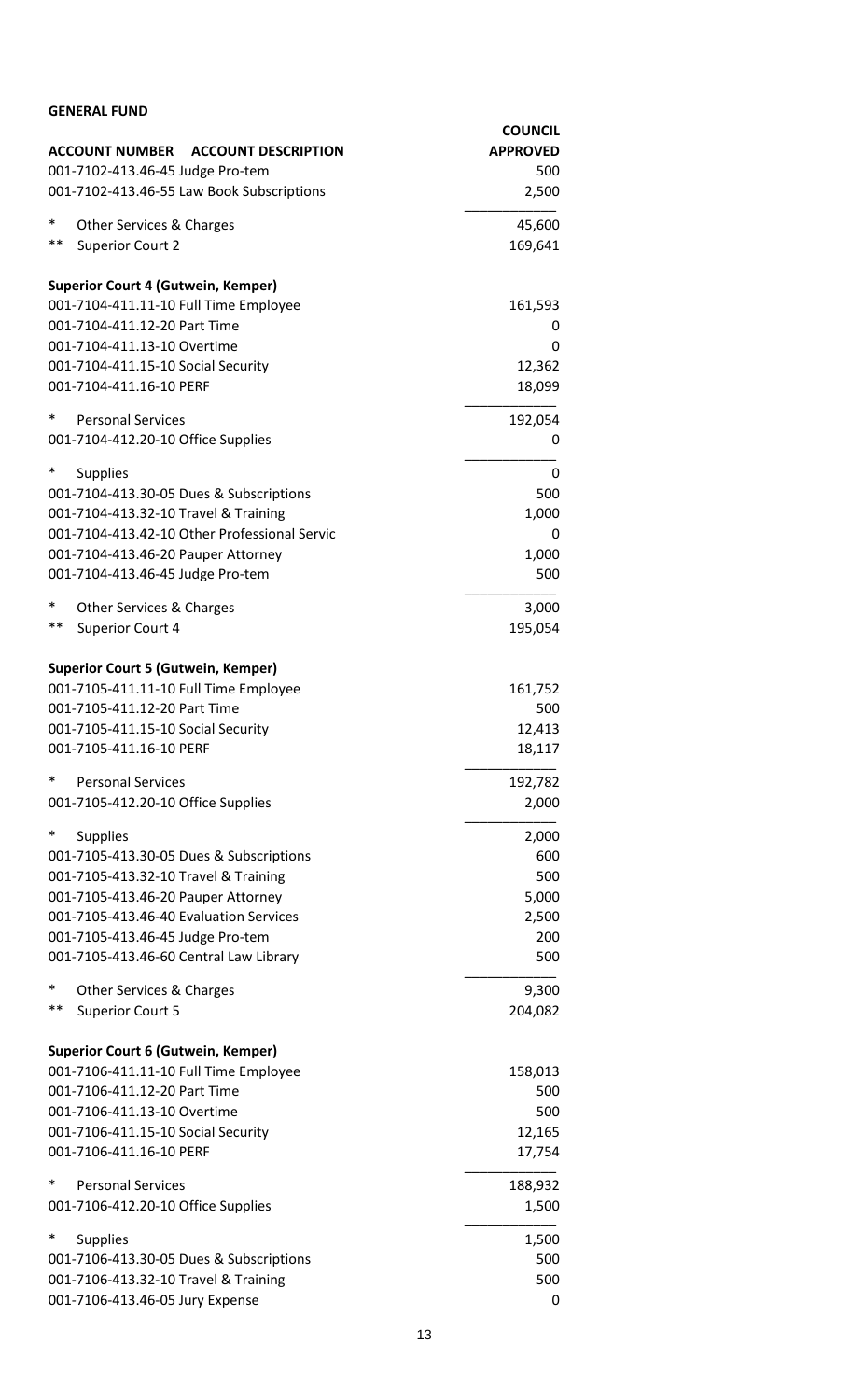| <b>GENERAL FUND</b>                                                    |                 |
|------------------------------------------------------------------------|-----------------|
|                                                                        | <b>COUNCIL</b>  |
| <b>ACCOUNT NUMBER</b><br><b>ACCOUNT DESCRIPTION</b>                    | <b>APPROVED</b> |
| 001-7106-413.46-20 Pauper Attorney                                     | 2,000           |
| 001-7106-413.46-45 Judge Pro-tem                                       | 500             |
| 001-7106-413.46-55 Law Book Subscriptions                              | 250             |
| ∗<br>Other Services & Charges                                          | 3,750           |
| $***$<br>Superior Court 6                                              | 194,182         |
| <b>Superior Court 3 (Metzger, Williams)</b>                            |                 |
| 001-7203-411.11-10 Full Time Employee                                  | 173,303         |
| 001-7203-411.12-20 Part Time                                           | 21,000          |
| 001-7203-411.13-10 Overtime                                            | 0               |
| 001-7203-411.15-10 Social Security                                     | 14,865          |
| 001-7203-411.16-10 PERF                                                | 19,410          |
| $\ast$<br><b>Personal Services</b>                                     | 228,578         |
| 001-7203-412.20-10 Office Supplies                                     | 2,500           |
| 001-7203-412.25-25 Medical                                             | 18,000          |
| ∗<br><b>Supplies</b>                                                   | 20,500          |
| 001-7203-413.30-05 Dues & Subscriptions                                | 950             |
| 001-7203-413.30-66 Equipment Lease                                     | 55,000          |
| 001-7203-413.30-90 General Operating-Misc                              | 0               |
| 001-7203-413.32-10 Travel & Training                                   | 2,000           |
| 001-7203-413.42-10 Other Professional Servic                           | 7,000           |
| 001-7203-413.42-30 Institutional Care                                  | 275,000         |
| 001-7203-413.43-35 Consultant                                          | 0               |
| 001-7203-413.46-20 Pauper Attorney<br>001-7203-413.46-45 Judge Pro-tem | 180,000<br>900  |
| 001-7203-413.46-55 Law Book Subscriptions                              | 250             |
| *                                                                      |                 |
| Other Services & Charges<br>**                                         | 521,100         |
| Superior Court 3 (Juvenile Court)                                      | 770,178         |
| <b>CASA (Metzger, Williams)</b>                                        |                 |
| 001-7310-411.11-10 Full Time Employee                                  | 176,819         |
| 001-7310-411.12-10 Part Time - Regular                                 | 39,684          |
| 001-7310-411.15-10 Social Security                                     | 16,563          |
| 001-7310-411.16-10 PERF                                                | 19,804          |
| $\ast$<br><b>Personal Services</b>                                     | 252,870         |
| 001-7310-413.46-20 Pauper Attorney                                     | 19,500          |
| ∗<br>Other Services & Charges                                          | 19,500          |
| **<br>Juvenile Court Services (CASA)                                   | 272,370         |
| Health (Underwood, Williams)                                           |                 |
| 001-9010-451.10-30 Appointed Official                                  | 50,160          |
| 001-9010-451.11-10 Full Time Employee                                  | 684,525         |
| 001-9010-451.12-20 Part Time - Other                                   | 16,000          |
| 001-9010-451.15-10 Social Security                                     | 57,428          |
| 001-9010-451.16-10 PERF                                                | 82,285          |
| *<br><b>Personal Services</b>                                          | 890,398         |
| 001-9010-452.20-10 Office Supplies                                     | 3,000           |
| 001-9010-452.20-20 Printed Forms                                       | 3,500           |
| 001-9010-452.22-10 Maintenance                                         | 2,000           |
| 001-9010-452.25-25 Medical                                             | 5,000           |
| 001-9010-452.25-31 Environmental Supplies                              | 3,000           |
| $\ast$<br><b>Supplies</b>                                              | 16,500          |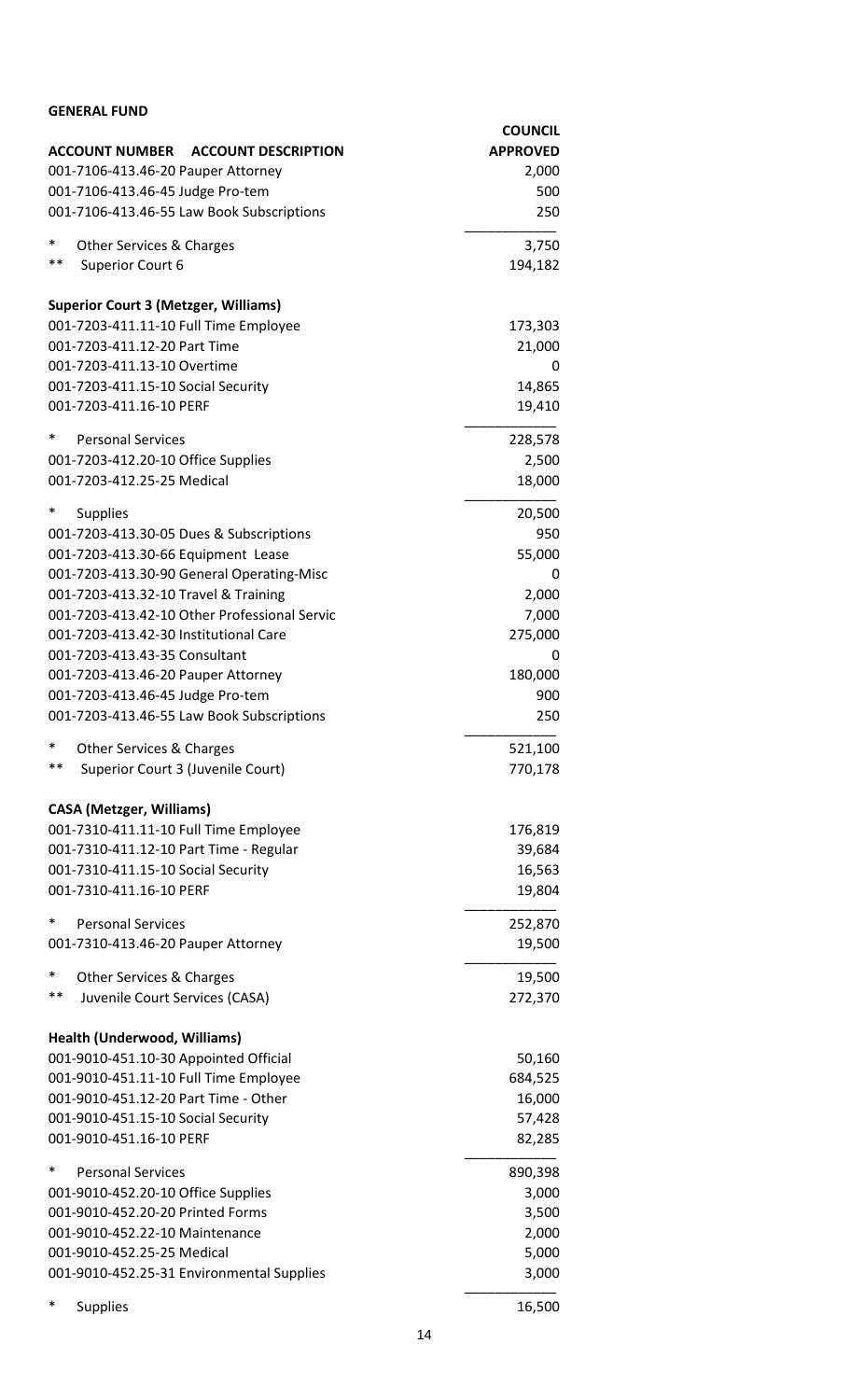| <b>GENERAL FUND</b>                           |                 |
|-----------------------------------------------|-----------------|
|                                               | <b>COUNCIL</b>  |
| ACCOUNT NUMBER ACCOUNT DESCRIPTION            | <b>APPROVED</b> |
| 001-9010-453.30-05 Dues & Subscriptions       | 1,000           |
| 001-9010-453.32-10 Travel & Training          | 7,500           |
| 001-9010-453.36-10 Maintenance & Repair       | 200             |
| 001-9010-453.37-30 Cellular Telephone         | 3,900           |
| 001-9010-453.40-80 Vehicle Lease              | 4,800           |
| 001-9010-453.42-10 Professional Services      | 500             |
| 001-9010-453.42-25 Board Members              | 2,100           |
| 001-9010-453.43-20 Legal Services             | 3,500           |
| 001-9010-453.37-90 Cost of Business           | 0               |
| $\ast$<br><b>Other Services &amp; Charges</b> | 23,500          |
| $***$<br><b>Health Department</b>             | 930,398         |
|                                               |                 |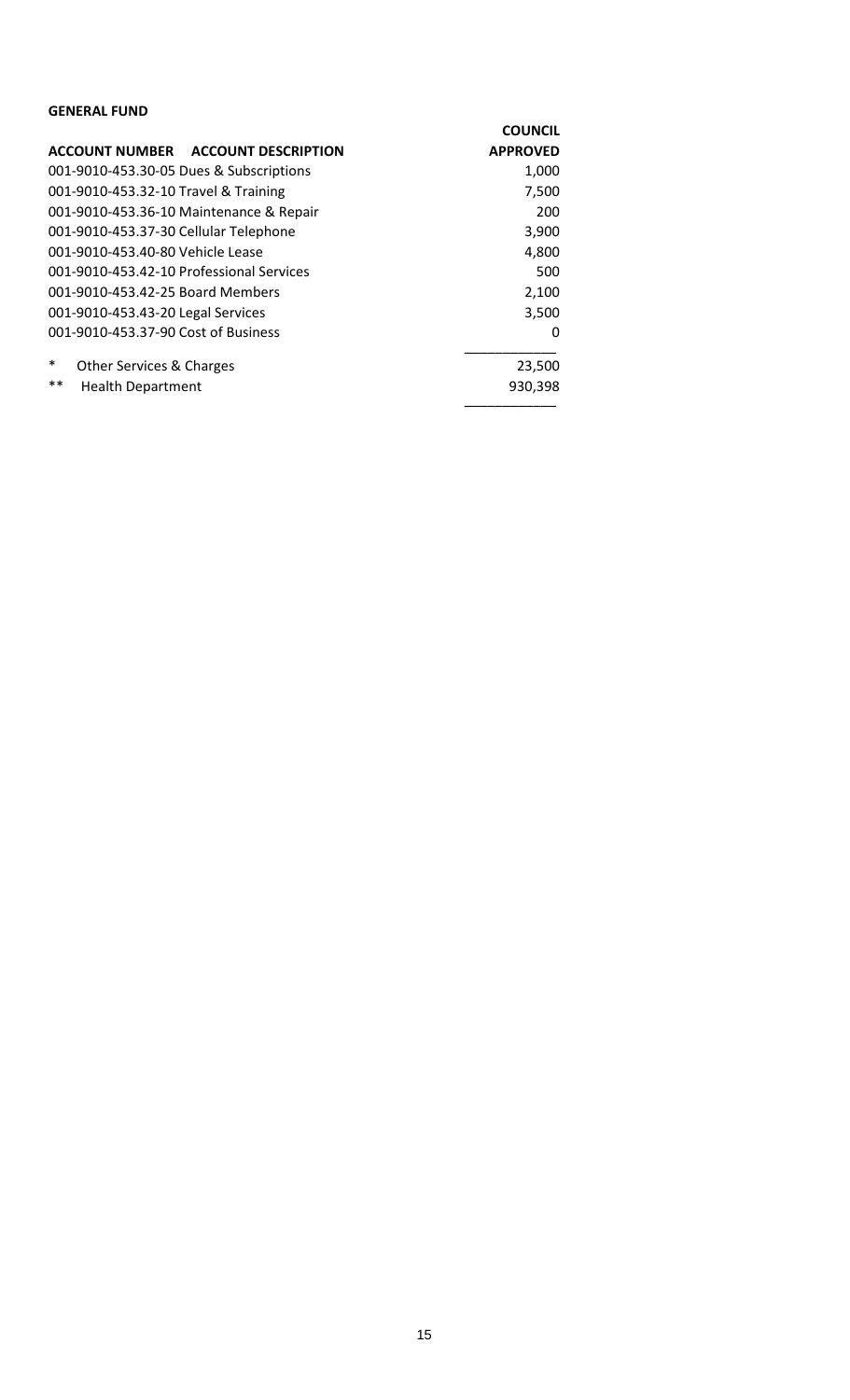| <b>ACCOUNT NUMBER</b><br><b>ACCOUNT DESCRIPTION</b>                                | <b>COUNCIL</b><br><b>APPROVED</b> |
|------------------------------------------------------------------------------------|-----------------------------------|
| Council<br>001-1010-411.10-10 Elected Official                                     | 90,454                            |
| 001-1010-411.15-10 Social Security                                                 | 6,920                             |
| *<br><b>Personal Services</b>                                                      | 97,374                            |
| 001-1010-413.30-05 Dues & Subscriptions                                            | 140                               |
| *<br>Other Services & Charges                                                      | 140                               |
| $***$<br><b>County Council</b>                                                     | 97,514                            |
| <b>Commissioners (Kemper, Underwood)</b>                                           |                                   |
| 001-1110-413.38-20 Liability<br>001-1110-413.38-30 Property                        | 87,510<br>182,755                 |
| 001-1110-413.38-40 Vehicle                                                         | 126,570                           |
| 001-1110-413.38-50 Self Insurance                                                  | 50,000                            |
| 001-1110-413.38-60 Volunteer                                                       | 3,520                             |
| ∗<br><b>Other Services &amp; Charges</b>                                           | 450,355                           |
| Human Resources (Metzger, Underwood)                                               |                                   |
| 001-1120-411.10-30 Appointed Official                                              | 63,078                            |
| 001-1120-411.11-10 Full Time Employee<br>001-1120-411.15-10 Social Security        | 40,353<br>7,913                   |
| 001-1120-411.16-10 PERF                                                            | 11,585                            |
| <b>Personal Services</b><br>∗                                                      | 122,929                           |
| Maintenance (Kemper, Underwood)                                                    |                                   |
| 001-1130-411.10-30 Appointed Official                                              | 63,078                            |
| 001-1130-411.11-10 Full Time Employee<br>001-1130-411.13-10 Overtime               | 448,026<br>2,000                  |
| 001-1130-411.15-10 Social Security                                                 | 39,253                            |
| 001-1130-411.16-10 PERF                                                            | 57,468                            |
| *<br><b>Personal Services</b>                                                      | 609,825                           |
| 001-1130-412.25-10 Uniforms & Clothing                                             | 2,500                             |
| <b>Supplies</b>                                                                    | 2,500                             |
| 001-1130-413.32-10 Travel & Training                                               | 1,200                             |
| 001-1130-413.37-10 Electric                                                        | 315,000                           |
| 001-1130-413.37-20 Telephone                                                       | 30,000                            |
| 001-1130-413.37-40 Water & Sewage                                                  | 10,100                            |
| 001-1130-413.37-50 Heating Fuel                                                    | 100,000                           |
| 001-1130-413.37-55 Stormwater Fees<br>001-1130-413.42-10 Other Professional Servic | 16,500<br>0                       |
| *<br>Other Services & Charges                                                      | 472,800                           |
| **<br><b>County Commissioners</b>                                                  | 1,658,409                         |
| MITS (Underwood, Winger)                                                           |                                   |
| 001-1410-411.10-30 Appointed Official                                              | 36,544                            |
| 001-1410-411.11-10 Full Time Employee                                              | 244,162                           |
| 001-1410-411.15-10 Social Security<br>001-1410-411.16-10 PERF                      | 21,474                            |
| ∗                                                                                  | 31,440                            |
| <b>Personal Services</b><br>001-1410-412.20-10 Office Supplies                     | 333,620<br>1,000                  |
| 001-1410-412.20-40 Printing Supplies                                               | 20,000                            |
| <b>Supplies</b>                                                                    | 21,000                            |
| 001-1410-413.30-05 Dues & Subscriptions                                            | 1,700                             |
| 001-1410-413.32-10 Travel & Training                                               | 10,000                            |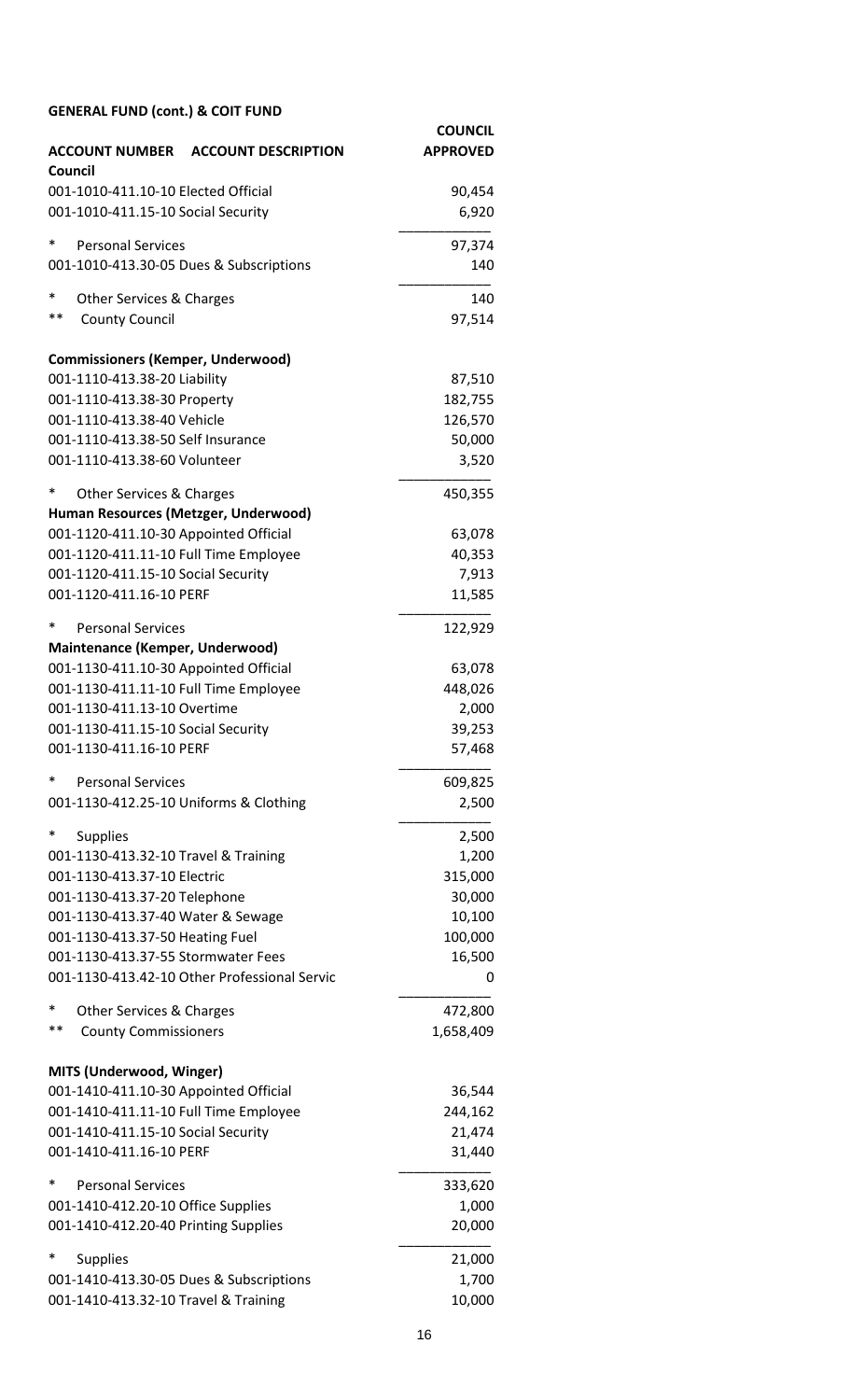| <b>ACCOUNT NUMBER ACCOUNT DESCRIPTION</b><br>001-1410-413.32-10 Travel & Training | <b>COUNCIL</b><br><b>APPROVED</b><br>2,000 |
|-----------------------------------------------------------------------------------|--------------------------------------------|
|                                                                                   |                                            |
| ∗<br><b>Other Services &amp; Charges</b><br>$***$                                 | 13,700                                     |
| <b>MITS</b>                                                                       | 368,320                                    |
| <b>Board of Election &amp; Registration (Gutwein, Kemper)</b>                     |                                            |
| 001-2010-411.10-30 Appointed Official                                             | 76,670                                     |
| 001-2010-411.12-20 Part Time                                                      | 8,320                                      |
| 001-2010-411.12-40 Election Workers                                               | 4,000                                      |
| 001-2010-411.12-50 Board Members                                                  | 19,850                                     |
| 001-2010-411.13-10 Overtime                                                       | 750                                        |
| 001-2010-411.15-10 Social Security                                                | 8,384                                      |
| 001-2010-411.16-10 PERF                                                           | 8,672                                      |
| ∗<br><b>Personal Services</b>                                                     | 126,646                                    |
| 001-2010-412.20-10 Office Supplies                                                | 1,000                                      |
| 001-2010-412.20-20 Printed Forms                                                  | 2,000                                      |
| 001-2010-412.25-70 Election                                                       | 1,755                                      |
| ∗<br><b>Supplies</b>                                                              | 4,755                                      |
| 001-2010-413.30-20 Postage                                                        | 5,000                                      |
| 001-2010-413.30-25 Advertising                                                    | 2,200                                      |
| 001-2010-413.30-60 Software                                                       | 17,000                                     |
| 001-2010-413.32-10 Travel & Training                                              | 1,680                                      |
| 001-2010-413.43-15 Election                                                       | 27,260                                     |
| 001-2010-413.43-55 Hardware Maintenance                                           | 15,000                                     |
| 001-2010-413.53-20 Meals<br>001-2010-413.53-40 Rentals                            | 750                                        |
| 001-2010-413.53-70 Ballot Prep Services                                           | 950<br>36,200                              |
| 001-2010-413.53-80 Equip Transportation                                           | 1,144                                      |
|                                                                                   |                                            |
| *<br>Other Services & Charges<br>**                                               | 107,184                                    |
| <b>Voter Registration</b>                                                         | 238,585                                    |
| <b>Veteran Services (Basham, Underwood)</b>                                       |                                            |
| 001-2810-411.10-30 Appointed Official                                             | 45,332                                     |
| 001-2810-411.11-10 Full Time Employee                                             | 37,215                                     |
| 001-2810-411.15-10 Social Security                                                | 6,315                                      |
| 001-2810-411.16-10 PERF                                                           | 9,246                                      |
| $\ast$<br><b>Personal Services</b>                                                | 98,108                                     |
| 001-2810-412.20-10 Office Supplies                                                | 500                                        |
| 001-2810-412.25-45 Flags                                                          | 2,300                                      |
| $\ast$<br><b>Supplies</b>                                                         | 2,800                                      |
| 001-2810-413.32-10 Travel & Training                                              | 800                                        |
| 001-2810-413.43-90 Miscellaneous                                                  | 12,500                                     |
| 001-2810-413.56-45 Burial Allowance                                               | 22,000                                     |
| *<br>Other Services & Charges                                                     | 35,300                                     |
| **<br><b>Veteran Services</b>                                                     | 136,208                                    |
| <b>Weights &amp; Measures (Basham, Underwood)</b>                                 |                                            |
| 001-2910-411.10-30 Appointed Official                                             | 45,332                                     |
| 001-2910-411.15-10 Social Security                                                | 3,468                                      |
| 001-2910-411.16-10 PERF                                                           | 5,078                                      |
| *<br><b>Personal Services</b>                                                     | 53,878                                     |
| 001-2910-412.20-10 Office Supplies                                                | 700                                        |
|                                                                                   |                                            |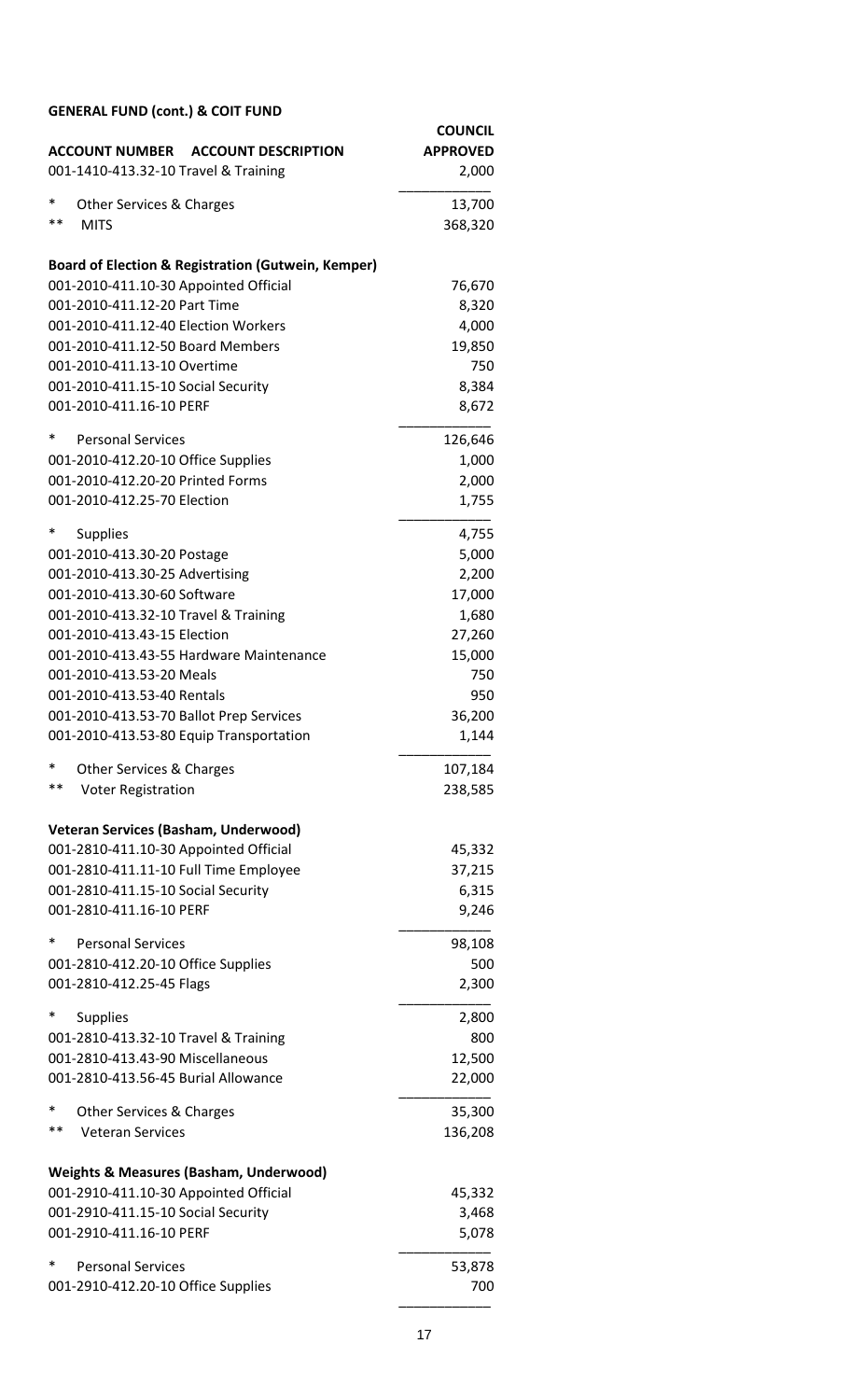|                                               |                                             | <b>COUNCIL</b>  |
|-----------------------------------------------|---------------------------------------------|-----------------|
| <b>ACCOUNT NUMBER</b>                         | <b>ACCOUNT DESCRIPTION</b>                  | <b>APPROVED</b> |
| *<br><b>Supplies</b>                          |                                             | 700             |
| 001-2910-413.30-05 Dues & Subscriptions       |                                             | 200             |
| 001-2910-413.32-10 Travel & Training          |                                             | 750             |
| 001-2910-413.36-10 Maintenance & Repair       |                                             | 900             |
| 001-2910-413.62-90 Miscellaneous              |                                             | 600             |
| *<br>Other Services & Charges                 |                                             | 2,450           |
| **<br><b>Weights &amp; Measurements</b>       |                                             | 57,028          |
| <b>County Extension (Underwood, Williams)</b> |                                             |                 |
| 001-4410-411.11-10 Full Time Employee         |                                             | 101,742         |
| 001-4410-411.12-20 Part Time                  |                                             | 7,180           |
| 001-4410-411.13-10 Overtime                   |                                             | 5,750           |
| 001-4410-411.15-10 Social Security            |                                             | 8,773           |
| 001-4410-411.16-10 PERF                       |                                             | 12,040          |
| $\ast$<br><b>Personal Services</b>            |                                             | 135,485         |
| 001-4410-412.20-10 Office Supplies            |                                             | 10,250          |
| 001-4410-412.23-10 Cleaning Supplies          |                                             | 2,000           |
| 001-4410-412.23-30 Grounds                    |                                             | 200             |
| ∗<br><b>Supplies</b>                          |                                             | 12,450          |
| 001-4410-413.30-05 Dues & Subscriptions       |                                             | 1,000           |
|                                               | 001-4410-413.30-10 Mileage Reimbursement    | 6,000           |
| 001-4410-413.30-20 Postage                    |                                             | 12,000          |
| 001-4410-413.30-65 Computer Lease             |                                             | 6,800           |
| 001-4410-413.32-10 Travel & Training          |                                             | 2,500           |
| 001-4410-413.35-20 Maintenance & Repair       |                                             | 3,500           |
|                                               | 001-4410-413.36-40 Office Equipment & Parts | 1,000           |
| 001-4410-413.37-20 Telephone                  |                                             | 3,000           |
| 001-4410-413.37-90 Miscellaneous              |                                             | 14,000          |
| 001-4410-413.43-10 Contractual Services       |                                             | 6,000           |
| 001-4410-413.43-40 Snow Removal               |                                             | 2,000           |
| 001-4410-413.43-45 Cleaning                   |                                             | 151             |
| 001-4410-413.43-60 Contracts-Educator         |                                             | 196,150         |
| $\ast$<br><b>Other Services &amp; Charges</b> |                                             | 254,101         |
| **<br><b>County Extension</b>                 |                                             | 402,036         |
| <b>Employee Insurance/Benefits</b>            |                                             |                 |
| 001-9410-411.17-10 Health                     |                                             | 5,416,761       |
| 001-9410-411.17-20 Long Term Disability       |                                             | 81,215          |
| 001-9410-411.17-30 Life                       |                                             | 49,915          |
| 001-9410-411.17-40 Unemployment               |                                             | 18,913          |
|                                               | 001-9410-411.17-50 Workers Compensation     | 305,150         |
| *<br><b>Personal Services</b>                 |                                             | 5,871,954       |
| $***$<br>Employee Insurance                   |                                             | 5,871,954       |
| ****<br>COIT GENERAL FUND                     |                                             | 8,830,054       |
| <b>TOTAL GENERAL FUND</b>                     |                                             | 32,661,921      |